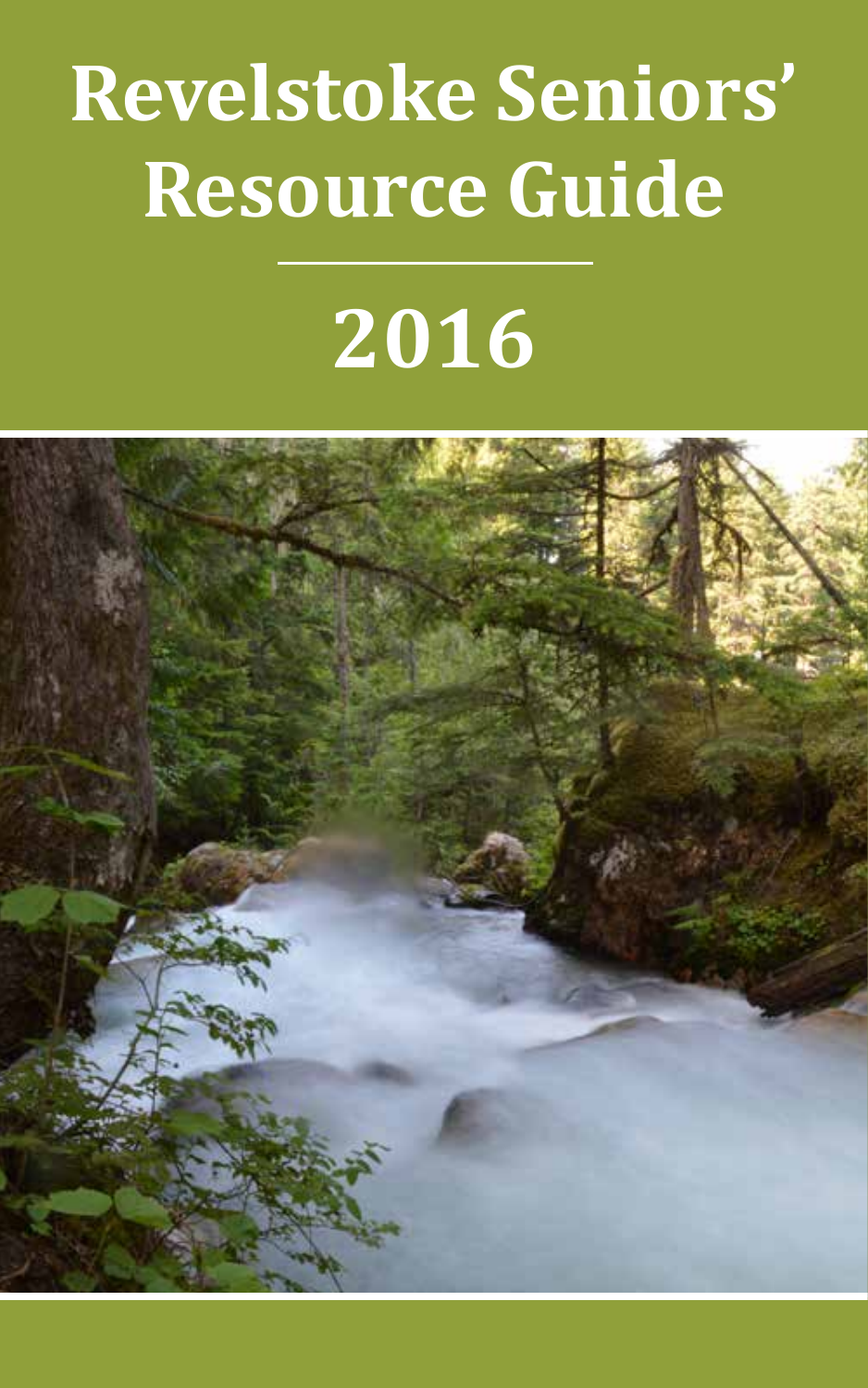## A Personal Record & Emergency Numbers

| City ________________________                               |
|-------------------------------------------------------------|
| Postal Code ____________ Telephone ________________________ |
|                                                             |
|                                                             |
|                                                             |
|                                                             |
|                                                             |
|                                                             |
|                                                             |
|                                                             |
|                                                             |

## **EMERGENCY (Ambulance, Fire, Police): 911**

#### Healthlink BC (www.healthlinkbc.ca)

Call 811 to speak to a:

- Registered Nurse for health questions (24 hrs/day)
- Pharmacist for medication questions (nightly from 5:00pm-9:00am)
- Dietitian for nutritional advice (Monday-Friday 9:00am-5:00pm)

## **Health Insurance BC: 1-800-663-7100**

(for MSP, Pharmacare, Fair PharmaCare, CareCard, and Travel Assistance inquiries)

## **TABLE OF CONTENTS**

| RECREATION/SOCIAL OPPORTUNITIES 45-46 |
|---------------------------------------|
|                                       |
|                                       |
|                                       |
|                                       |
|                                       |
|                                       |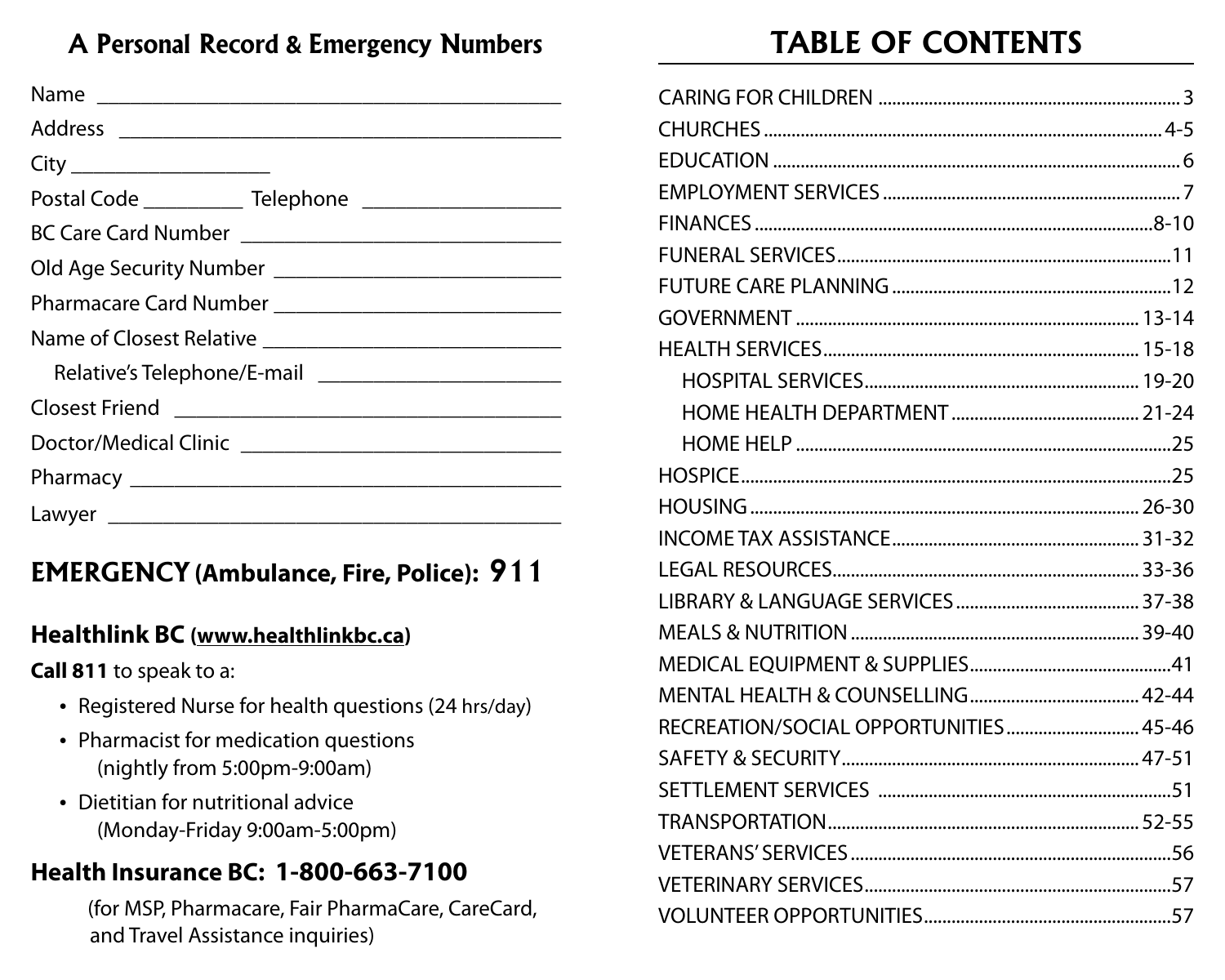## **Welcome to the third edition of the Revelstoke Seniors' Resource Guide!**

If you have questions or need help accessing services or programs, please contact one of the following:

#### **Revelstoke Seniors' Counsellor**

**Phone: 250-837-9456 Email: revelstokeseniors@rctvonline.net Web: www.revelstokeseniors.ca**

**Interior Health, Social Work**

**Phone: 250-837-2131 x50204**

**Community Connections, Social Justice Advocate Phone: 250-837-2920 Email: info@community-connections.ca Web: www.community-connections.ca**

#### **Office of the Seniors' Advocate**

This government office helps seniors find programs and services, monitors and analyzes seniors' services and issues in BC, and makes recommendations to government and service providers to address systemic issues.

**Toll-free: 1-877-952-3181 Email: info@seniorsadvocatebc.ca Web: www.seniorsadvocatebc.ca**

## **OTHER RESOURCES**

### **Directory of Social Services for Revelstoke & Area**

Complete list of current programs & services: **www.revelstokesocialdevelopment.org**

*(Paper copies available at the Seniors' Centre)* 

#### **www.gov.bc.ca/seniorsguide**

*(downloadable information)*

#### **www.seniorsbc.ca**

*(viewable information only)*

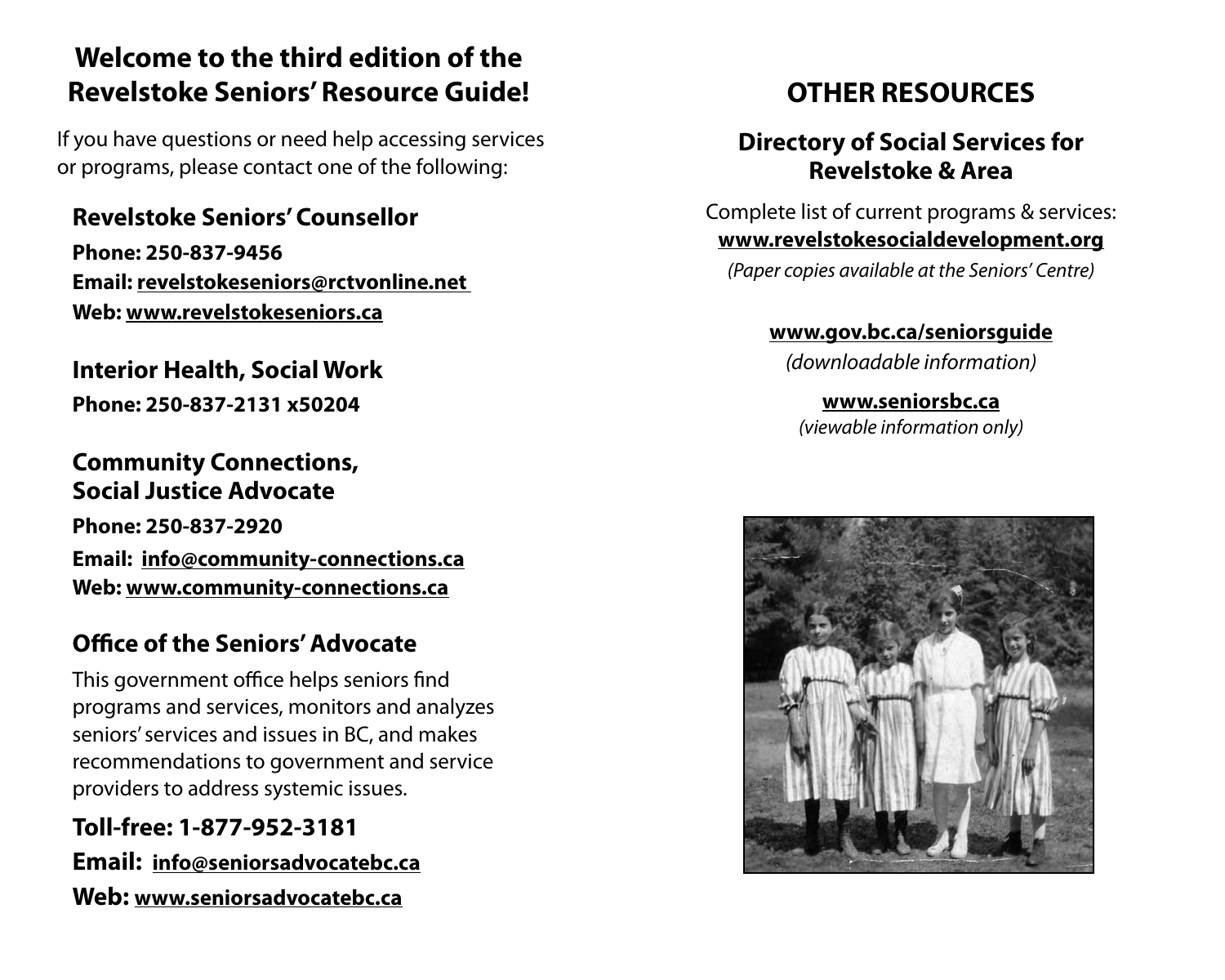#### **Are you caring for your grandchildren, great-grandchildren, or young family members?**

Revelstoke has many FREE and FUN early childhood activities and resources. Call or visit the Early Years Centre to find out about local programs or check out the link below to see their program directory. See also the Early Years bulletin board across from the reception desk at the Community Centre.



#### **Early Years Centre 1001 Mackenzie Ave., Rm. 120** (main office) (west side of Begbie View School)

**Phone: 250-805-2305 Web: revelstokeearlychilddevelopment.com**

**OTHER RESOURCES BC Grandparent Support Line Toll-free: 1-855-474-9777 Web: www.parentsupportbc.ca/grandparents\_ raising\_grandchildren**

**Email: GRGline@parentsupportbc.ca**

## **Christian City Church (C3) 108 1st St. W. (above RBC)**

*Sunday services: 10:00am*

**Phone: 250-837-4894 Web: www.c3church.ca**

#### **Kingdom Hall of Jehovah's Witnesses 250 Basford Drive** *Sunday services: 10:00am*

**Phone: 250-814-2000**

**Legion Chaplain 600 1st St. W.** *Non-denominational ministerial services.*

**Phone: 250-837-6020 Web: www.legionbcyukon.ca/content/revelstoke-46**

#### **Revelstoke Alliance Church 1559 Illecillewaet Rd.** *Sunday services: 10:30am*

**Phone: 250-837-4008 Web: www.revelstokealliance.com**

**Revelstoke Baptist 1806 Colbeck Road** *Sunday services: 10:30am*

**Phone: 250-837-9414 Web: www.revelstokebaptist.com**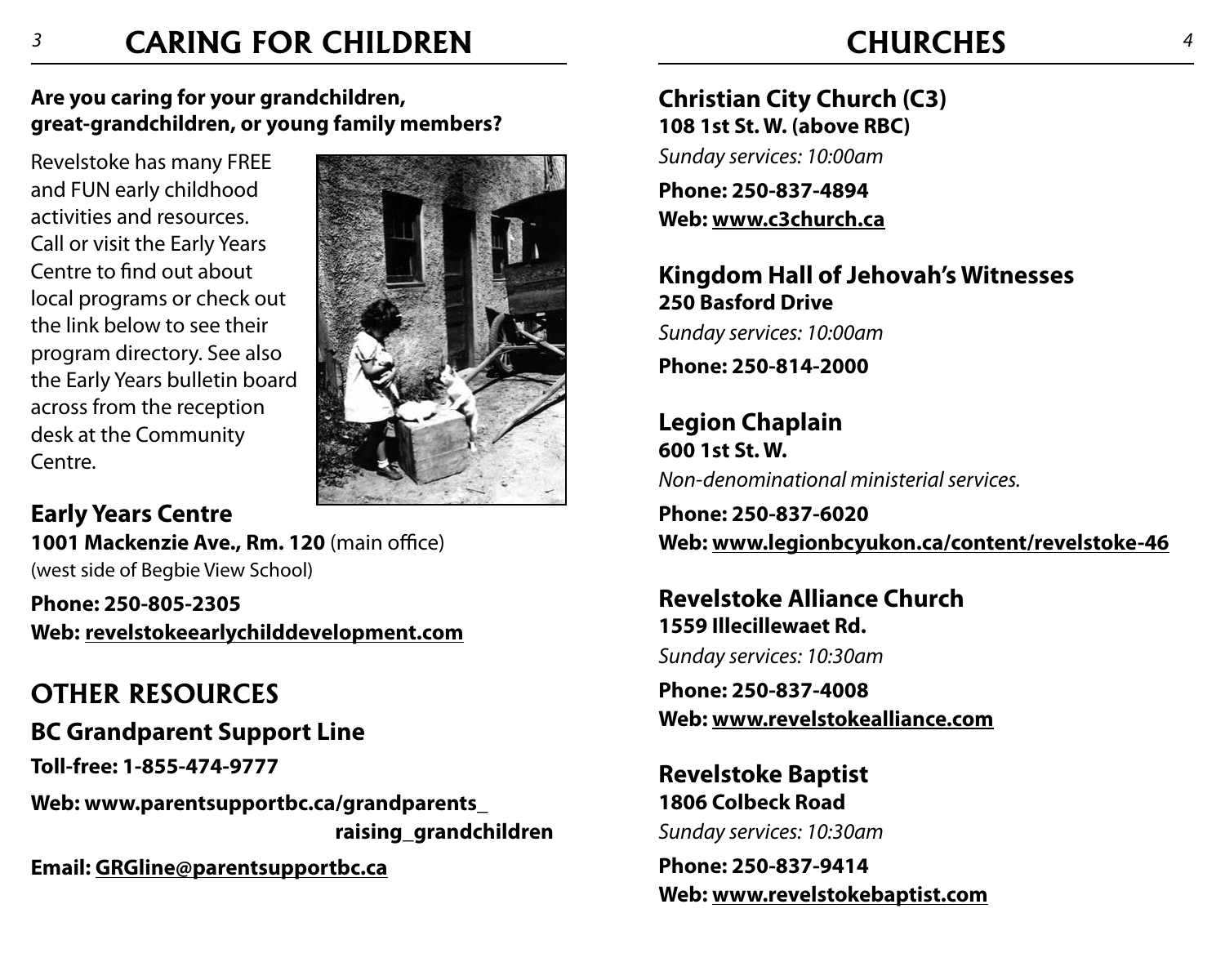## **CHURCHES**

**Revelstoke United Church 314 Mackenzie Ave.** 

*Sunday services: 10:00am*

**Phone: 250-837-3198 Web: www.revelstokeunitedchurch.com**

#### **Seventh-Day Adventist Church 662 Big Eddy Rd.**

*Saturday services: 11:00am*

**Phone: 250-837-3917 Web: www.revelstokeadventist.ca**

#### **St. Francis of Assisi Catholic Church 510 Mackenzie Ave.**

*Sunday services: 9:00am*

**Phone: 250-837-2071 Web: www.sanfranrevelstoke.org**



**St. Peter's Anglican Church 622 2nd St. W.** *Sunday services: 10:00am*

**Phone: 250-837-3275 Web: www.anglican.ca**

## *5* **EDUCATION** *6*

#### **Okanagan College, Continuing Studies 1401 1st St. W.**

Okanagan College offers a variety of certificate and professional development programs, as well as leisure and lifestyle courses. Pick up a copy of their brochure at the Community Centre or at the college itself, or check them out online.

**Phone: 250-837-4235 Web: www.okanagan.bc.ca/cs** (click on Campus & Community)

*See also Work BC (next page) under Employment Services for work-related education.* 

*Many universities and colleges offer online education programs. Conduct an internet search for 'distance education'.*

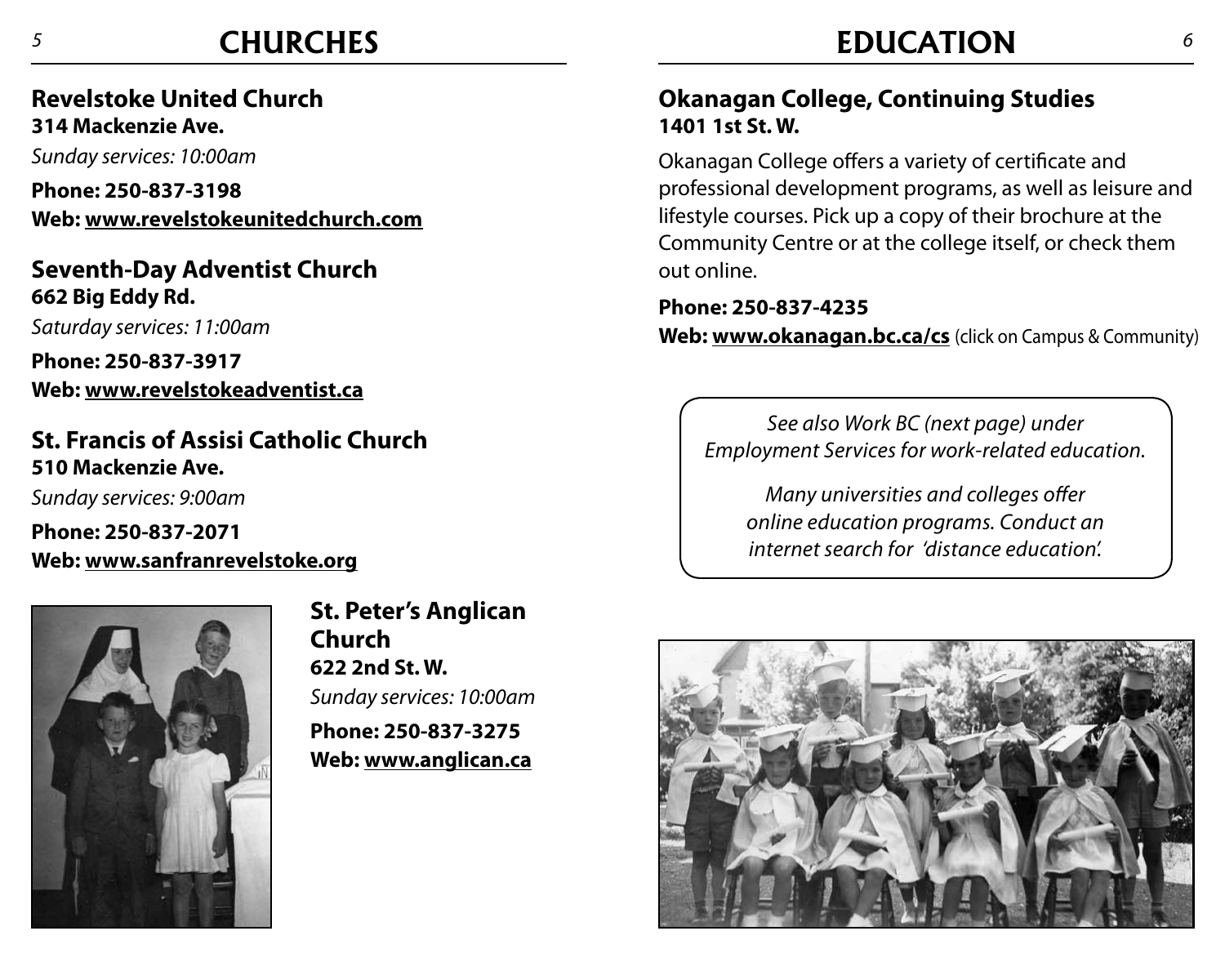## *7* **FINANCES** *8* **EMPLOYMENT SERVICES**

#### **Work BC Employment Services Centre 117 Campbell Ave.**

Work BC offers job-search help, job retraining, skills workshops, free computer stations, and funding opportunities (depending on eligibility).

#### **Phone: 250-814-0244 Web: www.workbc-revelstoke.com**

*Business-related services such as business employment financing, training, and counselling are offered by the Basin Business Advisors Program as well as the Community Futures Development Corporation of Revelstoke.* 

#### *www.revelstokesocialdevelopment.org*

*See the Directory of Social Services for Revelstoke & Area for details.* 

## **FINANCES**

The information in this section is only a general guide. For detailed information, visit the Seniors' Centre for a copy of the Seniors' Financial Guide and/or speak to your accountant, financial planner, or income tax professional. For local help with any of the programs, see page 1.

## **FEDERAL**

For information on and forms for the programs below, contact Service Canada at:

**Toll-free: 1-800-277-9914 Web: www.servicecanada.gc.ca**

## **Allowance**

Allowance is paid to the spouse or common-law partner of someone receiving both OAS and GIS.

## **Allowance for the Survivor**

This benefit is for those whose spouse or common-law partner has passed away. It provides additional money until age 65.

## **Canada Pension Plan (CPP)**

CPP is paid to those who have contributed to the plan through paid employment in Canada. To receive CPP, apply at least 6 months before you want to receive it. The earliest age at which this pension can be received is 60.

#### *Remember, to access most programs you must file your income tax return on time!*

*Trained volunteers provide free income tax preparation for low-income residents. For up-to-date information on this program, call the Seniors' Centre at 250-837-9456.*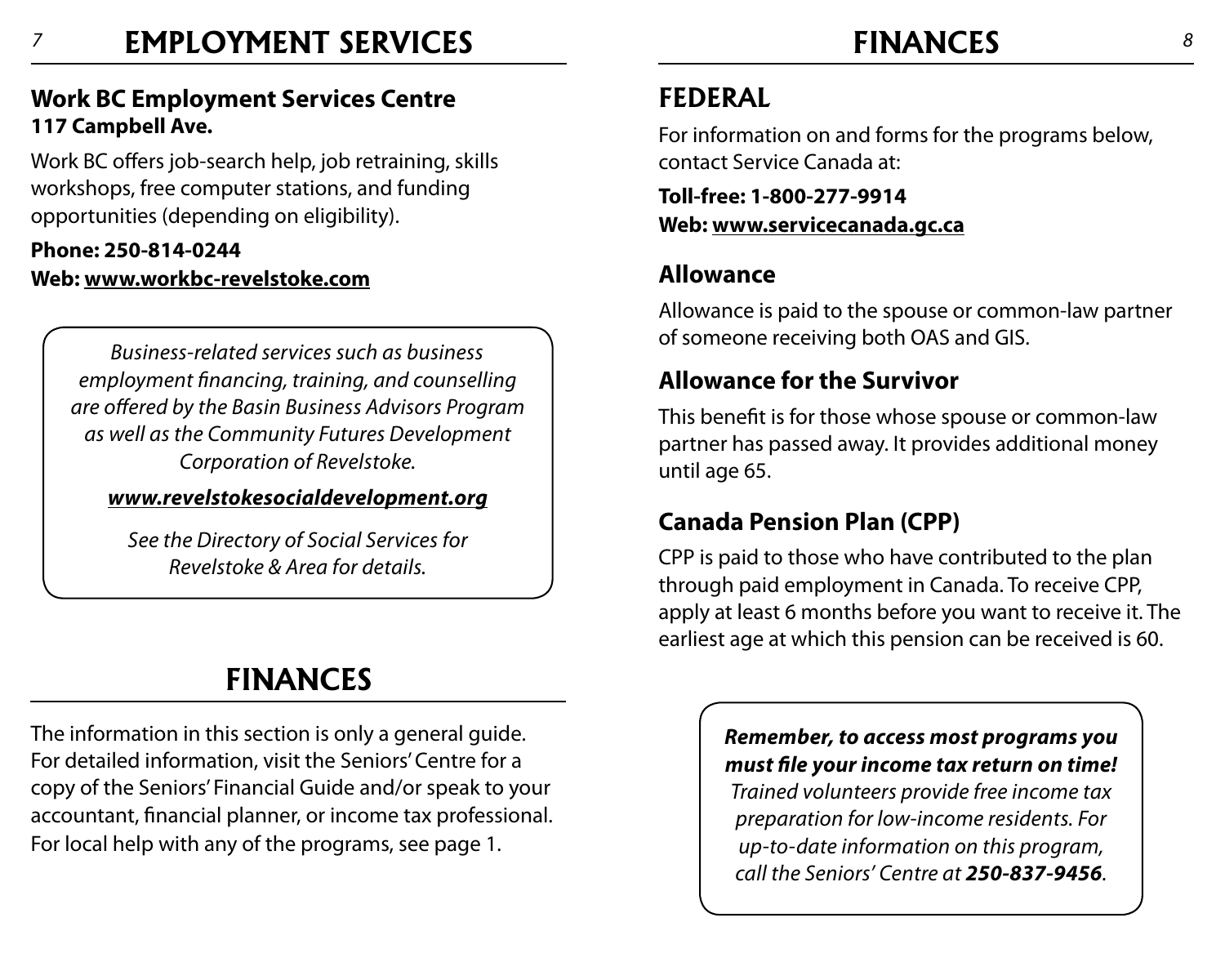#### *9* **FINANCES** *10* **FINANCES**

## **Employment Insurance Benefits (EI)**

Seniors who continue working after age 65 are eligible for the same EI benefits as other workers in Canada if they meet the required conditions.

#### **Toll-free: 1-800-206-7218**

## **Old Age Security (OAS)**

OAS is paid monthly once a person is 65 years or older. To receive OAS, apply at least 6 months before your 65th birthday.

## **Guaranteed Income Supplement (GIS)**

GIS provides money on top of OAS for seniors living on a lower income. You must apply for this at age 65 when you file your income tax return.

## **PROVINCIAL**

## **Income Assistance (IA)**

IA is for seniors not eligible for OAS or GIS. Eligibility is based on income, assets, and shelter costs.

#### **Toll-free: 1-866-866-0800 Web: www.seniorsbc.ca**

For information on programs and services for low-income people and families in BC, check out the website below:

#### **Web:**

**www.mcf.gov.bc.ca/supporting\_affordability/index.htm**

## **Senior's Supplement**

The Seniors' Supplement is for low-income seniors who are receiving GIS and OAS. It should be paid to you automatically when you file your income tax return (check to make sure!).

#### **Toll-free: 1-866-866-0800 Web: www.seniorsbc.ca www.gov.bc.ca/seniorsguide**

*Experts at your local bank or investment management firm can help you protect and manage your finances for the future. Planning ahead is essential!*

## **OTHER RESOURCES Veterans Affairs Canada (VAC)**

VAC provides assistance to elderly veterans and caregivers, such as disability benefits, attendance allowances, health care, home care, respite, palliative care, special equipment, and home adaptations.

**Toll-free: 1-866-522-2122 Web: www.veterans.gc.ca/eng**

## **Work BC**

The staff at Work BC can help you fill out EI forms online at the office's computer stations.

**Phone: 250-814-0244 Web: www.workbc-revelstoke.com**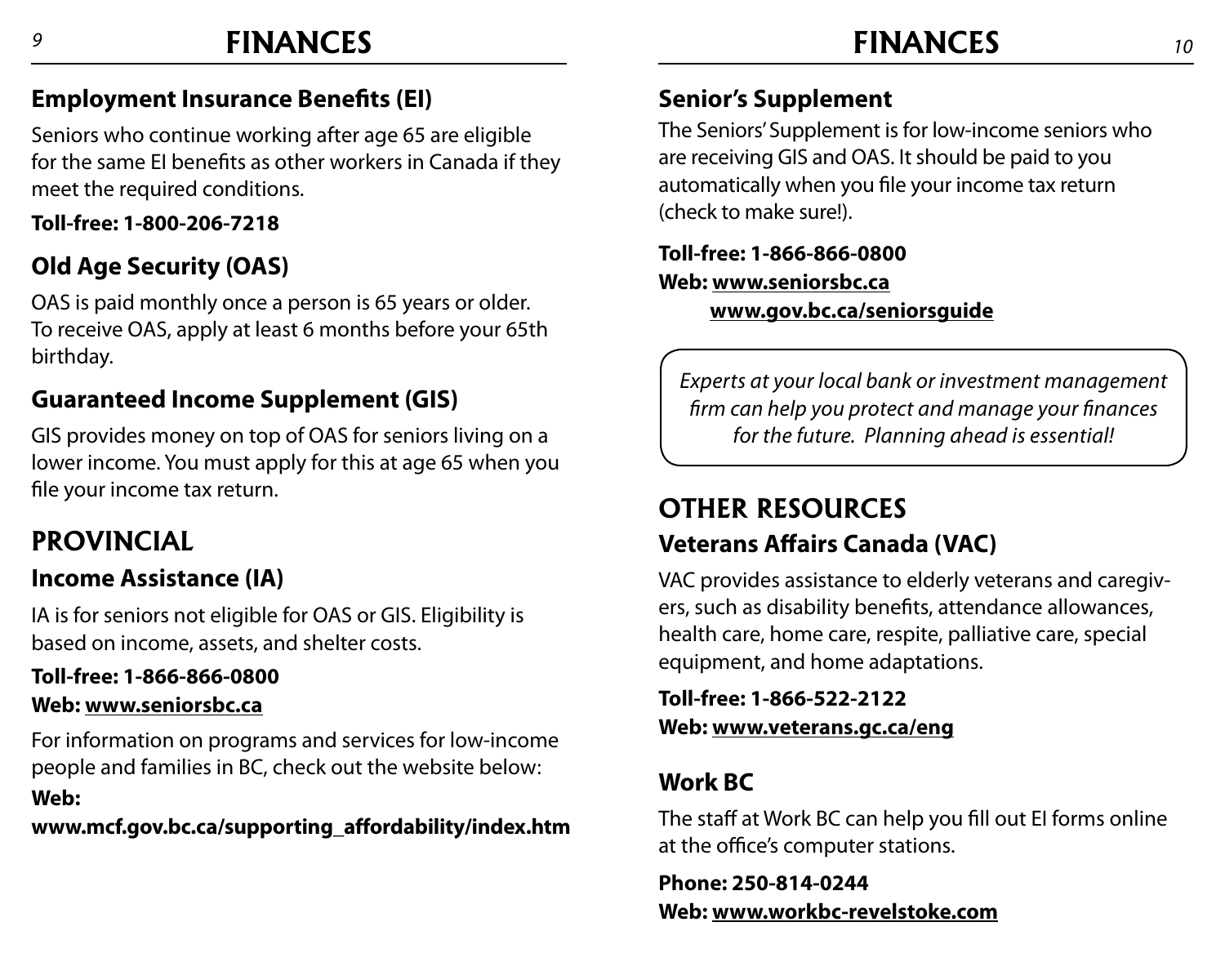## **FUNERAL SERVICES**

#### **Brandon-Bowers Funeral Home 301 Mackenzie Ave.**

Services offered include:

- pre-planning
- • funeral
- • cremation
- burial and celebrant services
- • grief counselling

#### **Phone: 250-837-2029**

#### **Website: www.bowersfuneralservice.com**



#### **Mountain View Cemetery 103 Hwy. 23 North**

To reserve a plot or Columbarium space, call City Hall at **250-837-2161** or contact Brandon-Bowers Funeral Home at **250-837-2029**.

#### **Legal Arrangements**

Three legal arrangements are essential as we age:

- 1. A legal representative for one's healthcare decisions and a corresponding document (advance-care planning).
- 2. A legal representative for one's financial decisions (power of attorney).
- 3. A will.

For powers of attorney and representation agreements, see the Canadian Bar Association's information page at:

#### **www.cbabc.org/For-the-Public/Dial-A-Law/Scripts/ Wills-and-Estates/180**

## **Medical Arrangements**

For future healthcare decisions, see the Government of BC's pamphlet *My Voice*, available at the Seniors' Centre.

**See it online at: www.gov.bc.ca/advancecare**

### **Wills**

Go to **www.seniorsbc.ca** and click on Financial and Legal Matters, or speak to your lawyer or notary public.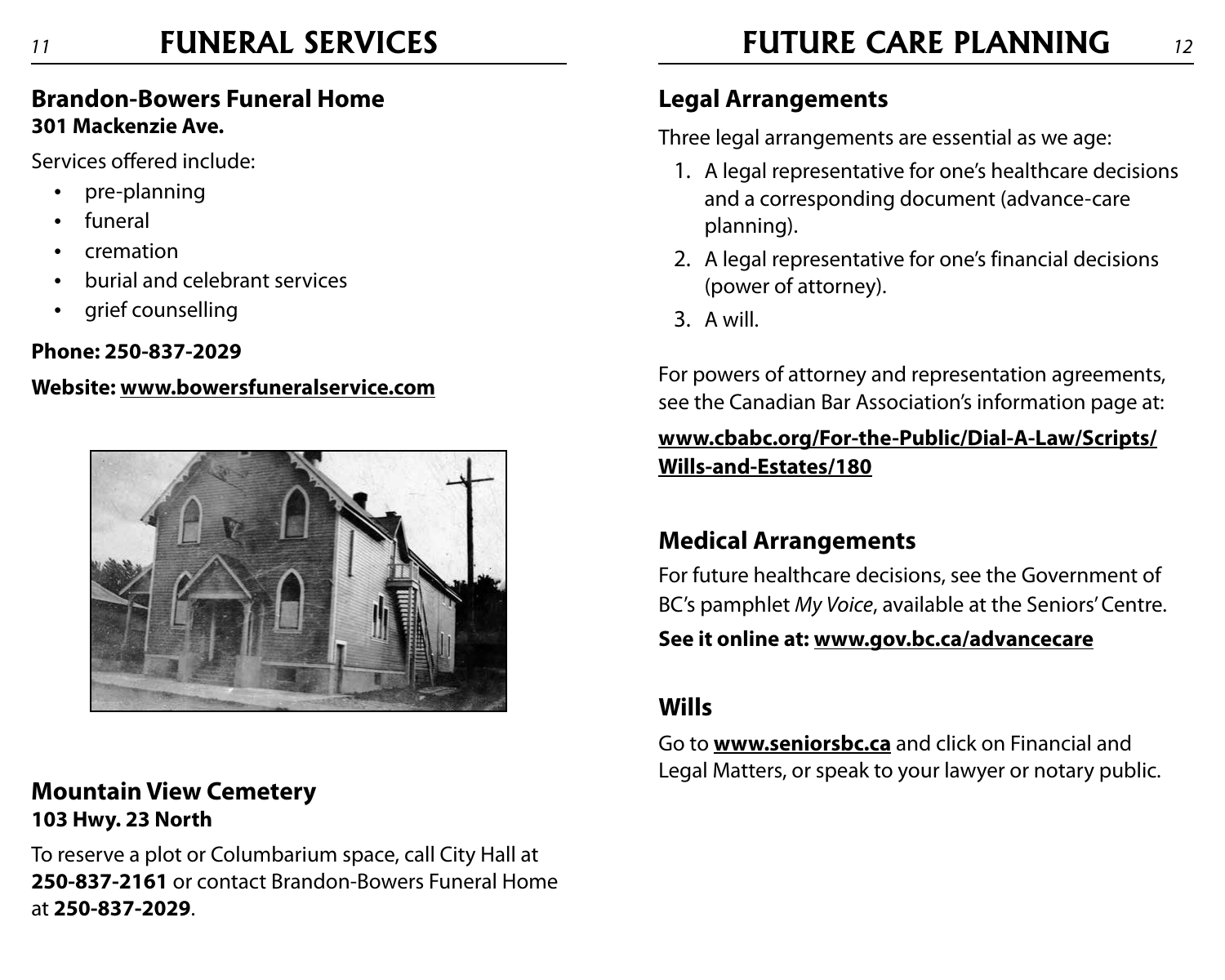## **SERVICE BC (Revelstoke)**

### **Revelstoke Court House, 1123 2nd St. W., Rm. 104**

*Monday-Friday 8:30am-4:30pm, Closed Noon-1:00pm*

#### **Phone: 250-837-6981**

#### **Web: www.servicebc.gov.bc.ca**

Most applications and information for BC Agent services are online. Staff can print out forms and help at the computer stations.

## **Office of the Seniors' Advocate**

This government office monitors and analyzes seniors' services and issues in BC, and makes recommendations to government and service providers to address systemic issues.

**Toll-free: 1-877-952-3181 Email: info@seniorsadvocate.bc.ca Web: www.seniorsadvocatebc.ca**

## **HELPFUL WEBSITES**

#### **www.gov.bc.ca/seniorsguide**

(downloadable information)

#### **www.seniorsbc.ca**

(viewable information only)

Or call **Toll-free: 1-800-663-7867**

*Monday-Friday 7:30am-5:00pm*

## **BC Agent Services**

- Affidavits
- • BC Assessment
- • 'B' Licence Applications: Permits for Casinos, Bingos, and Raffles
- • BC Hydro Payments
- • Birth, Death, and Marriage Certificate Applications
- • Child Care Subsidy Program
- • Commercial Vehicle Inspection Program Decals and Forms
- • Company Name Searches and Registrations
- **Driver's Licence Services**
- • Fish and Wildlife Licences
- • Freedom of Information Act Applications
- • Legal Services Society Forms and Access
- • Logging Tax Payments
- • Manufactured Home Searches, Relocation Permits and Registrations
- • Marriage Licences
- **Medical Services Plan Registration and Billing Payments**
- • Mineral Titles Online
- Ministry of Employment & Income Assistance Services
- OneStop Business Registration
- • Personal Property Registry
- • Pesticide Exams
- • Property Tax Information and Collections
- • Public Computer Terminals
- **Registrar of Voters**
- • Residential Tenancy Information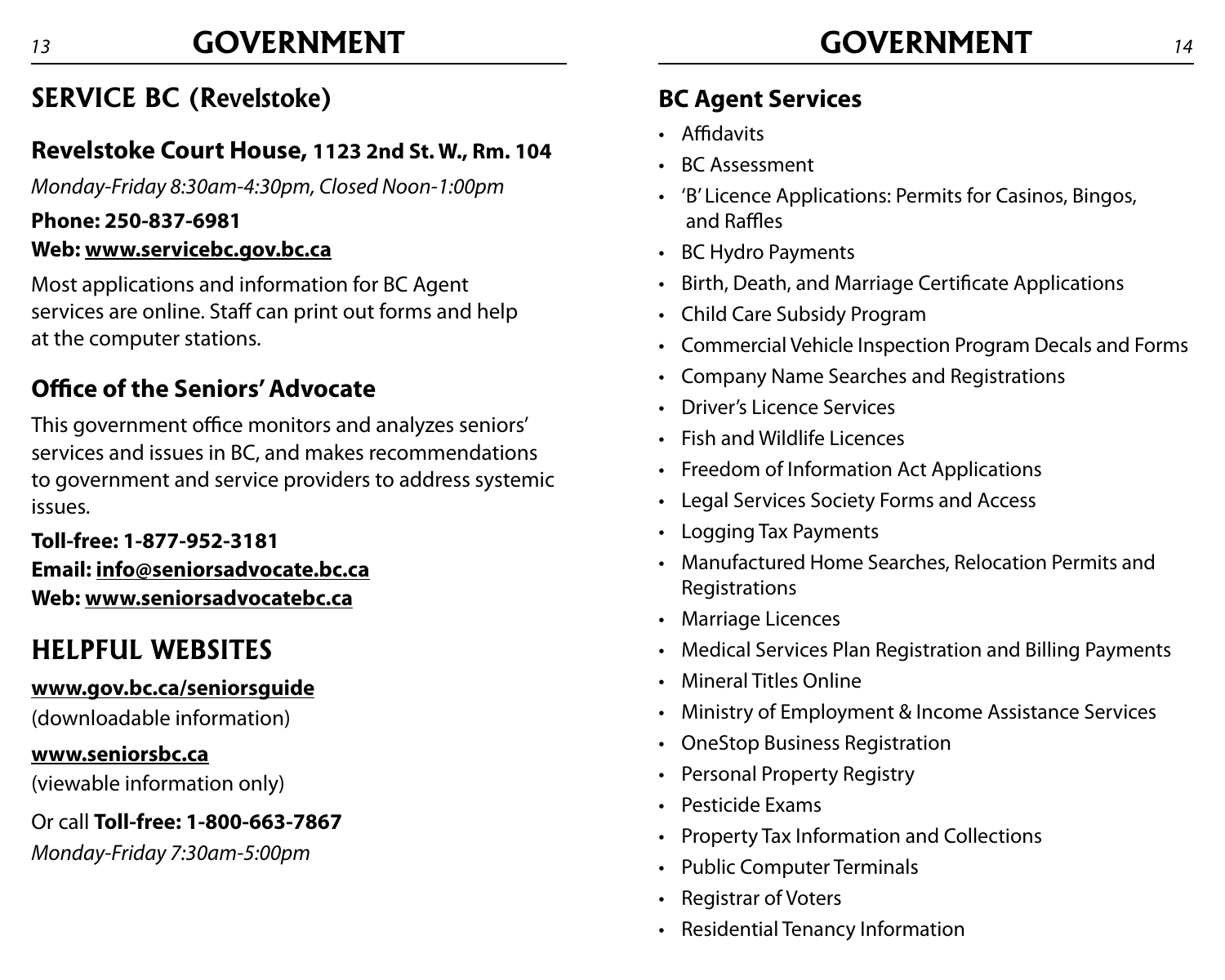## **DEMENTIA**

The Alzheimer Society of BC'S First Link® Dementia Help-Line is a province-wide support and information service for anyone with questions about dementia, including people with dementia, their caregivers, family and friends, professionals, and the public. All calls are confidential.

### **Toll-free: 1-800-936-6033**

*Monday-Friday 9:00am-4:00pm* 

Contact the Kelowna Resource Centre for services near you:

**Phone: 1-250-860-0305 Email: info@alzheimerbc.org**

**Web: www.alzheimerbc.org**

## **DENTISTS**

**Mackenzie Dental Centre**  101 1st St. W.

**Phone: 250-837-4253 Web: www.mackenziedental.ca**

**Revelstoke Dental Centre**  111 2nd St. W.

**Phone: 250-837-6231 Web: www.revelstokedental.com**

**Selkirk Dental Clinic** 

314 Connaught Ave.

**Phone: 250-837-5249**

## **DENTURISTS**

and contribute.

There are no denturists in Revelstoke. Kasper Denture Clinic offers a shuttle to its office in Salmon Arm when there are enough people who need appointments. Phone **1-250-542-7423** to book. Other denturists are listed in the phone book and on the Internet.

## **DISABILITIES Community Living BC (CLBC)**

#### Through service agencies, Community Living BC funds supports and services for adults with developmental disabilities and their families in BC. CLBC works to create communities where people with developmental disabilities have more choices about how they live, work,

**Regional office: 1-250-832-1718 Web: www.communityliving.bc.ca**

## **Healthlink BC Call 811 to speak to a...**

- • **Registered Nurse** for health questions  *(24 hours/day)*
- • **Pharmacist** for medication questions  *(nightly from 5:00pm-9:00am)*
- • **Dietitian** for nutritional advice *(Monday-Friday 9:00am-5:00pm)*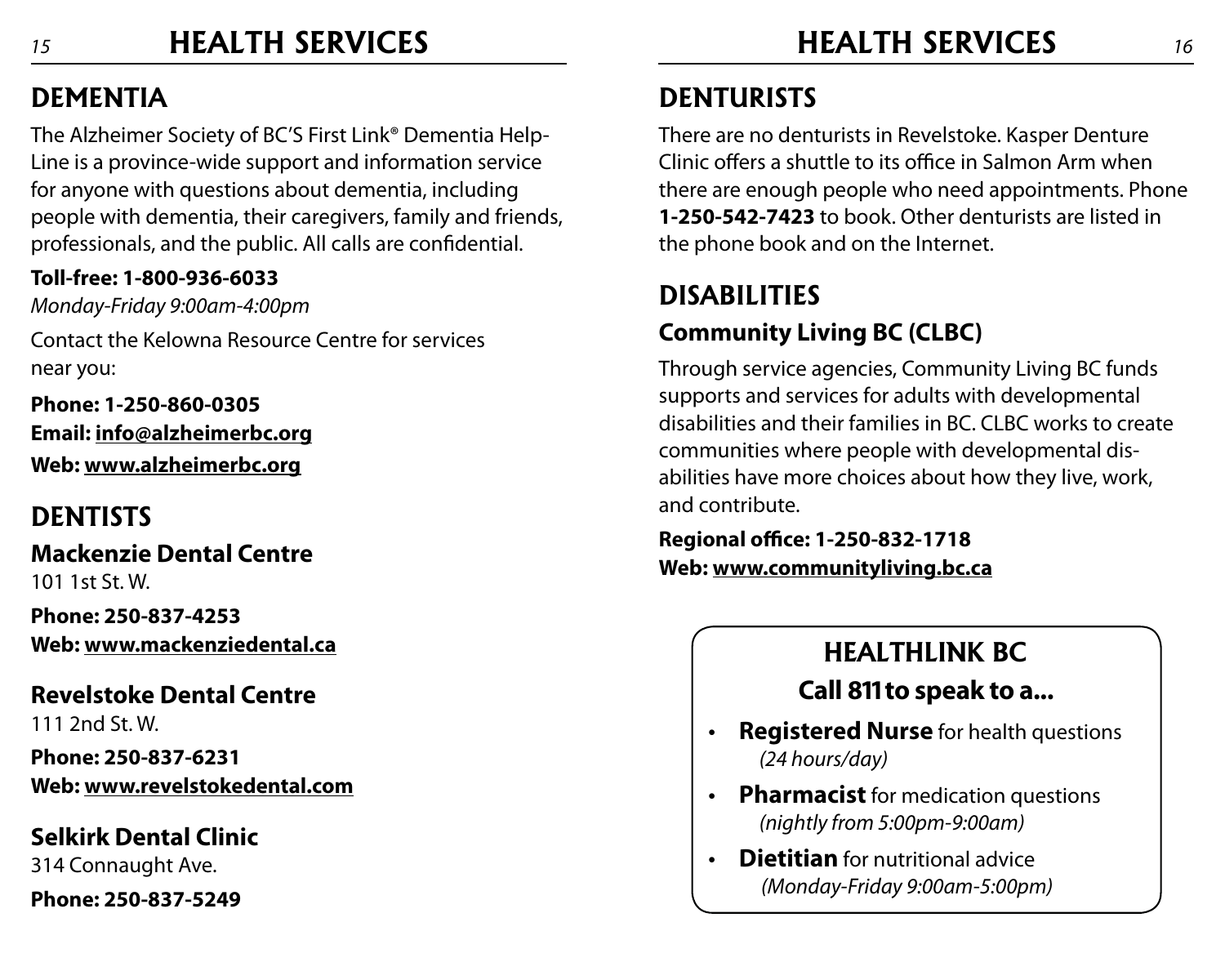#### *17* **HEALTH SERVICES** *18* **HEALTH SERVICES**

**For after-hours medical emergencies, call 911**

## **EYE CARE**

## **Revelstoke Optometry Centre**

310 Connaught Ave. ROC offers a senior's discount on a full set of glasses (lenses and frames).

**Phone: 250-837-5244 Emergency: 1-778-252-3937 Web: www.revelstokeoptometry.ca**

## **HEARING**

## **Canadian Hearing Care**

305 1st St. W

CHC services include hearing evaluations and hearing aid sales, including batteries.

**Phone: 250-837-3011 Web: www.revelstoke.canadianhearingcare.com**

## **PHARMACIES**

**Peoples Drug Mart** 555 Victoria Rd., in the Cooper's Mall

**Phone: 250-837-5191 Web: www.peoplesdrugmart.com**

## **Pharmasave**

307 Victoria Rd.

**Phone: 250-837-2028 Web: www.pharmasaverevelstoke.com**

## **PHYSICIANS Selkirk Medical Group**

201–101 1st St. W.

The clinic has 10 physicians and also provides an urgentcare clinic and travel medicine vaccinations. *Monday-Friday, 9:00am-5:00pm*

**Phone: 250-837-9321 Web: www.selkirkmedicalgroup.ca**

## **SEXUAL HEALTH Revelstoke Opt Clinic**

Selkirk Medical Clinic, 201–101 1st St. W.

Confidential, unbiased, and non-judgmental services open to all ages, genders, and orientations. *This service is drop-in only: Wednesdays 7:00pm-9:00pm.*

**Email: reception@optbc.org Web: www.optionsforsexualhealth.org**

**SexSense line**, *Monday-Friday, 9:00am-9:00pm*  **Toll-free: 1-800-739-7367**

### *The Directory of Social Services for Revelstoke*

*and Area has up-to-date listings of private healthcare service providers, such as Acupuncturists, Naturopaths, Chiropractors, Registered Massage Therapists, Occupational Therapists, Counsellors, Physiotherapists, Osteopaths, etc.* 

*Web: www.revelstokesocialdevelopment.org*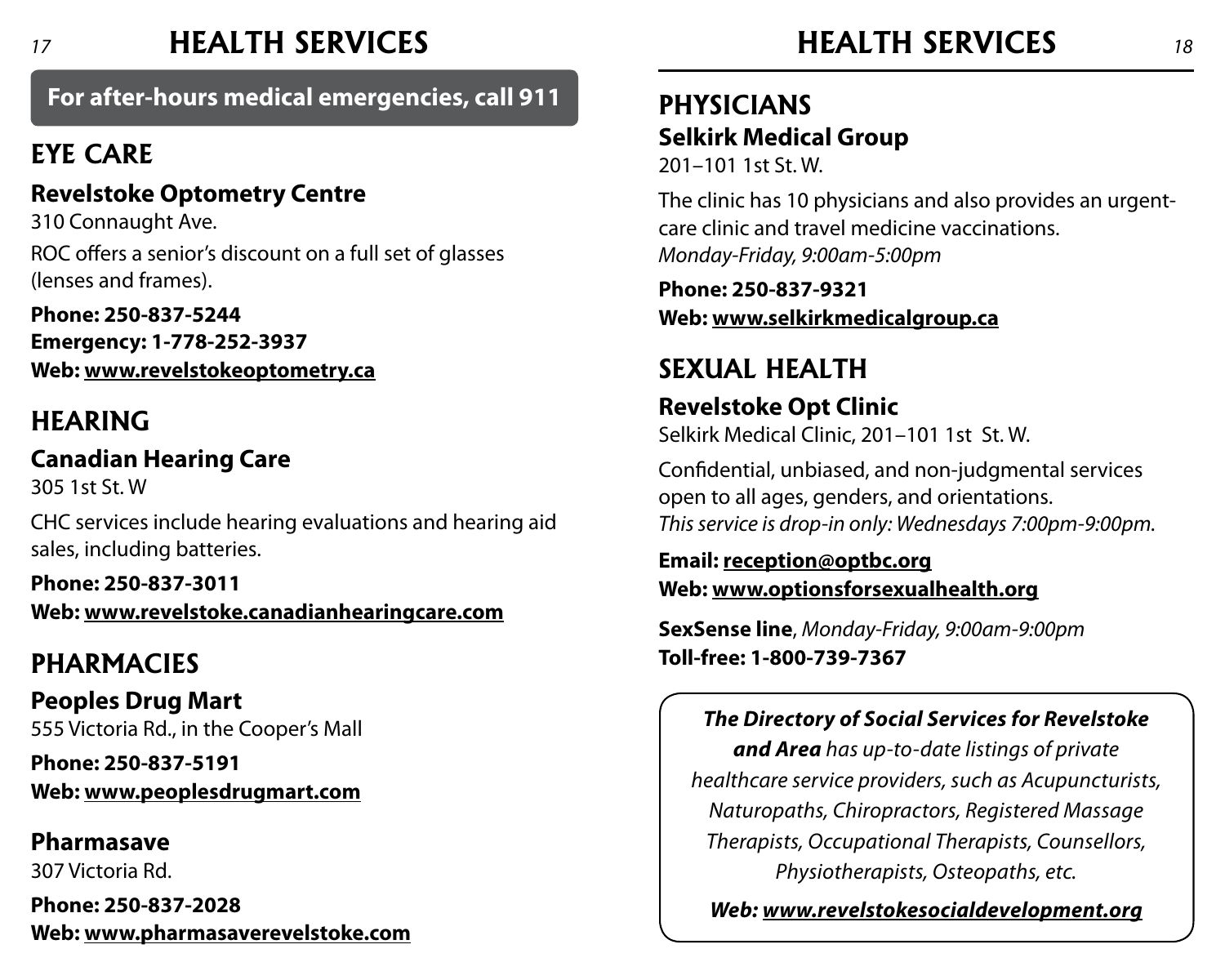## *19* **HEALTH SERVICES** *20* **HEALTH SERVICES**

## **HOSPITAL SERVICES**

## **Queen Victoria Hospital**

1200 Newlands Rd.

#### **Phone: 250-837-2131 Web: www.interiorhealth.ca**

For most services, you must be referred by a physician or other healthcare provider. The hospital offers emergency, laboratory, ultrasound, radiology (x-ray), maternity, minor elective surgery, and visiting specialist services, as well as the following:

## **Mental Health and Substance Use Services**

#### **Phone: 250-814-2241**

This program is out of Queen Victoria Hospital, and includes:

- psychiatry,
- adult mental health (including seniors), and
- alcohol and drug counselling services

## **Rehabilitation Therapy, Occupational Therapy, and Physiotherapy**

#### **Phone: 250-814-2270**

Therapists help clients having difficulty with daily living activities. They provide home and cognitive assessments and also have access to specialized equipment.

### **Nurse Practitioner (NP)**

#### **Phone: 250-837-2131 x50213**

NPs are advanced-practice, registered nurses. NPs are primary care providers, with a similar scope of practice to a family physician. NPs are especially helpful for isolated residents, as they:

- conduct home visits.
- provide medical care to the frail elderly and to clients with complex chronic diseases,
- • prescribe medications, order diagnostic testing, and
- complement the care provided by physicians.

## **Public Health Phone: 250-814-2244**

The public health team includes a health inspector, nurses, and a dietitian (referral required).

Services include:

- • communicable disease investigation,
- • food, nutrition, and diabetes education,
- immunizations for children and adults,
- • sexually transmitted infection (STI) and HIV education, referrals, and resources,
- support for families with young children, and
- tobacco education.

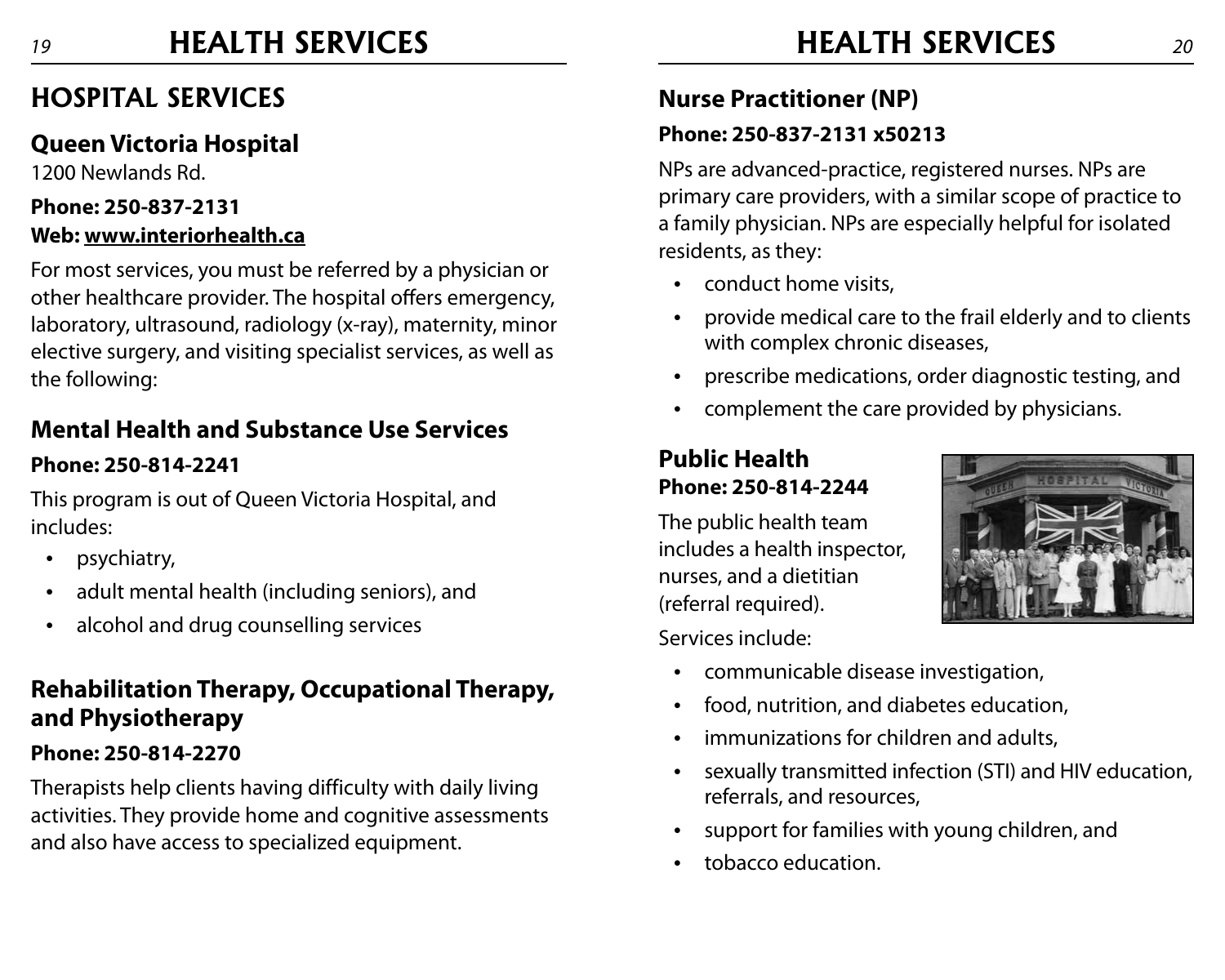## *21* **HEALTH SERVICES** *22* **HEALTH SERVICES**

## **REGIONAL HOSPITALS**

#### **Kelowna General Hospital**

**Toll-free: 1-888-877-4442**

#### **Kamloops Royal Inland Hospital**

**Toll-free: 1-877-288-5688**

#### **Salmon Arm Shuswap Lake General Hospital**

**Phone: 1-250-833-3600**

#### **Vernon Jubilee Hospital**

**Toll-free: 1-877-288-5788**

## **HOME HEALTH DEPARTMENT**

## **Adult Day Program**



The Adult Day Service Program offers personal care, therapeutic recreation, and social activities for adults with disabilities who are living at home or with family and may be at risk of losing of independence. These programs also allow caregivers time for rest and relief. A variety of supportive programs and activities are provided in a comfortable group setting.

#### **Social Work Phone: 250-837-2131 x50204**

Social Work services provide counselling or information on:

- abuse and neglect of older, vulnerable adults,
- advance-care planning,
- • client and family adjustment to health changes,
- • caregiver support groups,
- • financial concerns,
- • identifying and developing community resources to support clients, and
- • palliative care and bereavement.

Social Work services also provide information about the Public Guardian and Trustee of BC, which provides a range of services to adults who need help managing their affairs, such as financial, legal, and personal-care matters.

**Phone: 1-604-660-4444 Web: www.trustee.bc.ca**

## **Other Programs**

Revelstoke has various programs to help provide independence, choice, and dignity in supporting people with disabilities to remain in their home for as long as possible. Referrals can be made by physicians, other healthcare providers, and clients themselves. For eligibility criteria and more information on these programs, phone **Home Health Nursing at 250-814-2267**.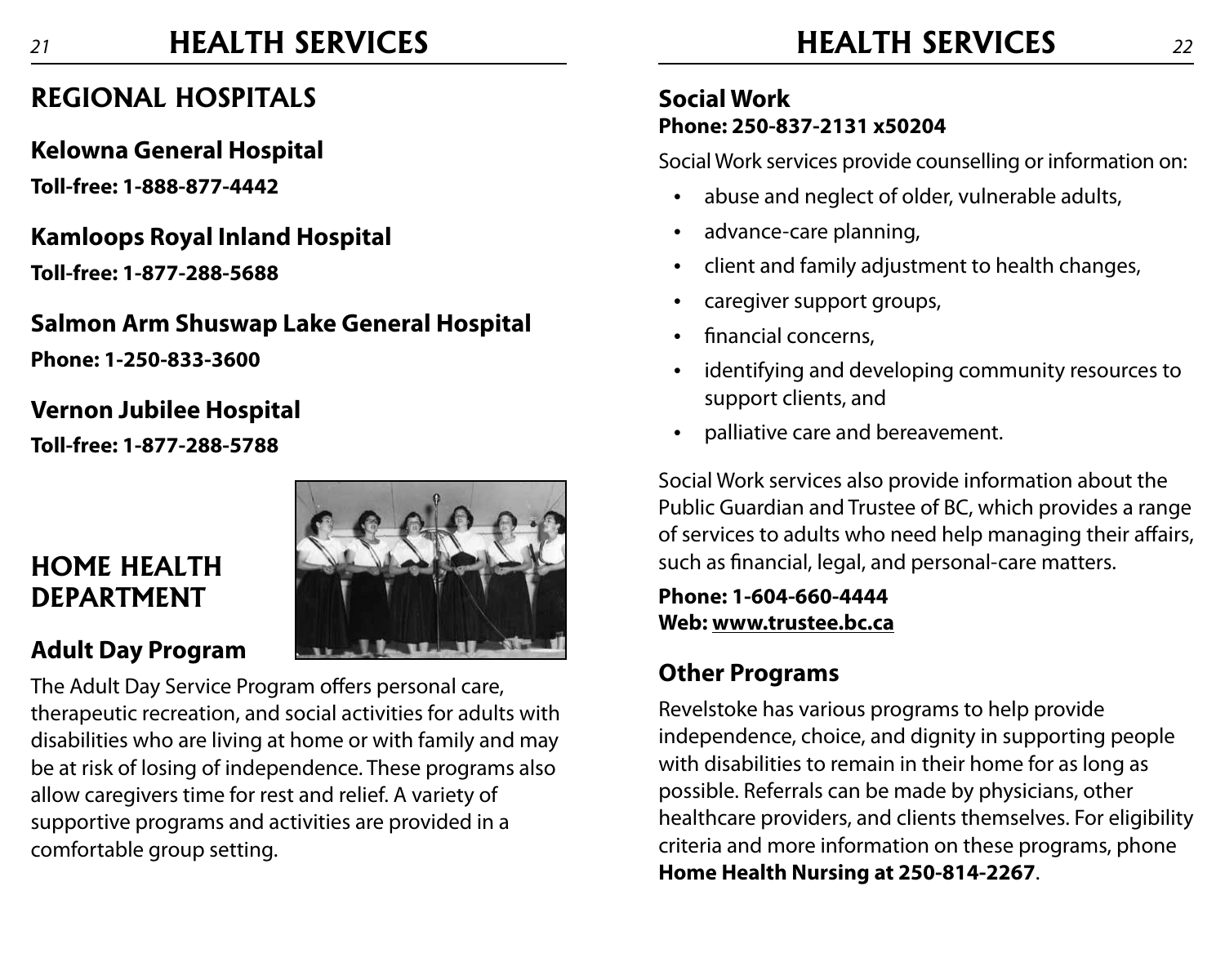## *23* **HEALTH SERVICES** *24* **HEALTH SERVICES**

## **Assisted Living**

Assisted Living provides another option to those who need a little more help to live independently but are not at the stage of requesting 24-hour, professional care in a residential facility. Interior Health, in partnership with BC Housing, has created many public, subsidized assisted living units throughout the region. These housing options focus on:

- maximizing independence,
- promoting personal decision-making, and
- emphasizing choice, responsibility, and dignity.



## **Community Care Nursing**

If you require acute, chronic, or palliative support, Interior Health can help with Home Health nursing services. Nurses will provide care on a non-emergency basis to help with things such as administering medication and changing dressings. These services may be provided at the community clinic or at the client's home, as appropriate.

## **Home Support**

Home Support is designed to supplement rather than replace care by loved ones. It is for people who need help managing personal health care needs, such as getting up, dressing, bathing, and using the toilet.

## **Residential Care**

For people with complex health care needs who require 24-hour professional care due to physical, mental, and behavioural conditions, and who are unable to continue living safely at home. Care is available on a short-term or permanent basis. Those with the greatest need have priority over others.

## **Palliative Care**

Palliative or end-of-life care provides supportive and compassionate care for the dying. This care is provided in the hospital, at assisted-living facilities, in residential care, or at home. It includes professional nursing, rehabilitation, home support, respite care, counselling, bereavement, and grief support. The program is supported by volunteers from the Revelstoke Hospice Society (see p. 25). Phone Home Health Nursing (**250-814-2267**) for information on the BC Palliative Care Benefits Program.

## **Respite Care**

Respite provides those who look after a loved one with temporary relief. The Adult Day Service program or facility-based care is provided on a short-term basis.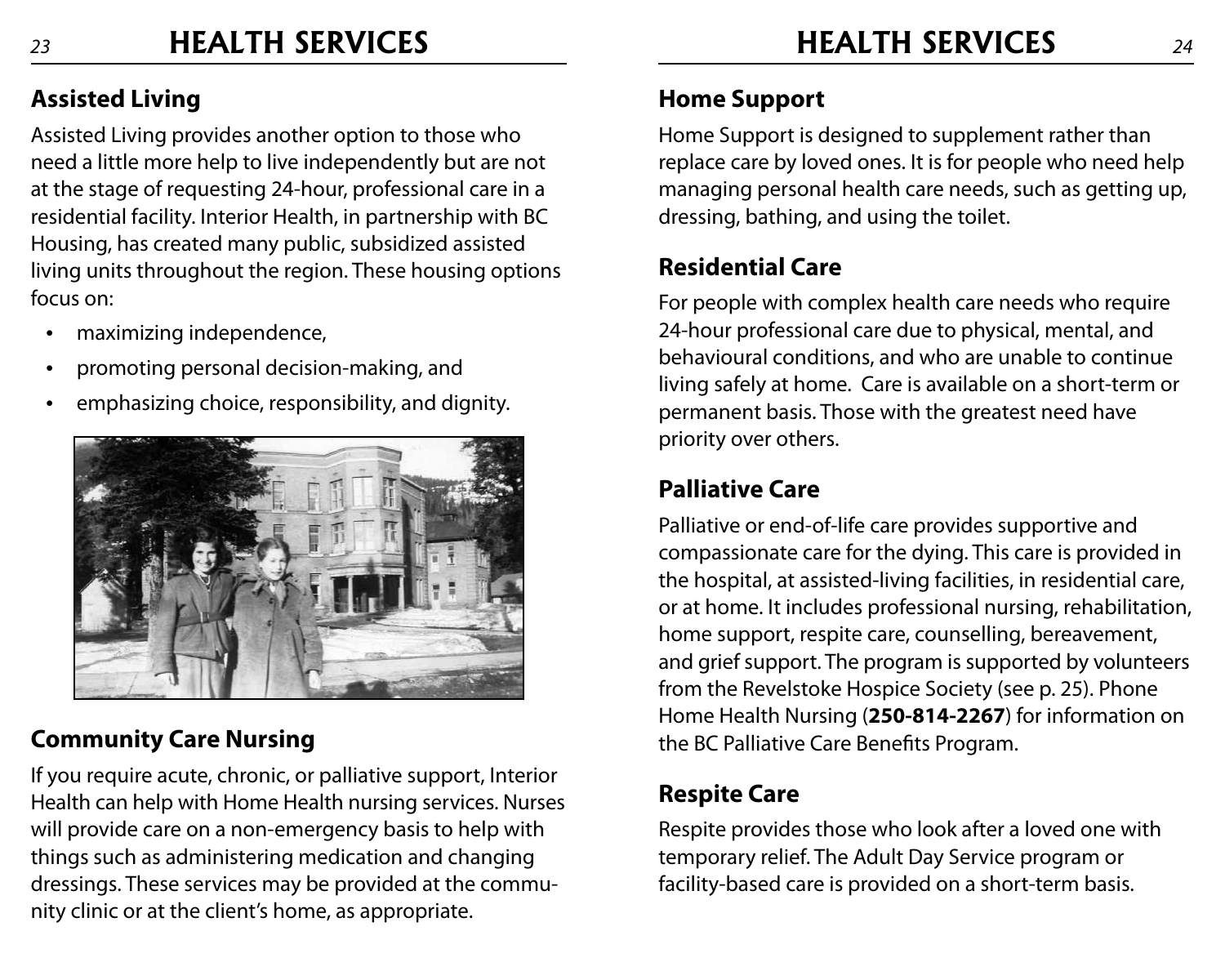## **HOME HELP**

There are many individuals in Revelstoke who offer housekeeping, delivery services, foot care, yard and lawn maintenance, and handyman services.

**HOSPICE**

For contact information, call the Revelstoke Seniors' Association (**250-837-9456**) or check local newspapers, community bulletin boards, and churches for ads. Ask for references or recommendations from friends.

You can also post an ad for services at **Work BC (250-814-0244)**.

For personal care or foot care services only, call **Home Health Nursing (250-814-2267)**.

## **Revelstoke Hospice Society**

The hospice philosophy encourages a focus on life and living. The goal of hospice care is to help the client live the fullest life possible, while also helping all those involved to come to terms with the illness. Hospice offers information, companionship, and emotional support, and allows caregivers to have some time for themselves.

## **PALS**

Revelstoke Hospice also offers PALS, a visitation program for seniors who live on their own or in residential care facilities without friends or family to visit often.

**Phone: 250-837-5523**

**Email: revhosp@telus.net Web: www.revelstokehospicesociety.com**

## **IF YOU ARE RENTING Residential Tenancy Branch**

This office provides information to landlords and tenants about their rights and responsibilities, as well as options under the provincial Residential Tenancy Act and Manufactured Home Park Tenancy Act. The office can provide information to help resolve disputes related to tenancy, such as claims for damages, rent increases, or eviction notices.

#### **Toll-free: 1-800-665-8779 Email: HSRTO@gov.bc.ca Web: www.rto.gov.bc.ca**



## **Shelter Aid for Elderly Renters (BC Housing)**

For people aged 60 years and over who pay over 30% of their gross monthly income on rent for their home, including pad rental for a manufactured home that is owned. For applications and eligibility requirements, phone:

**Toll-free: 1-800-257-7756 Email: InteriorRegion@bchousing.org Web: www.bchousing.org/programs/SAFER**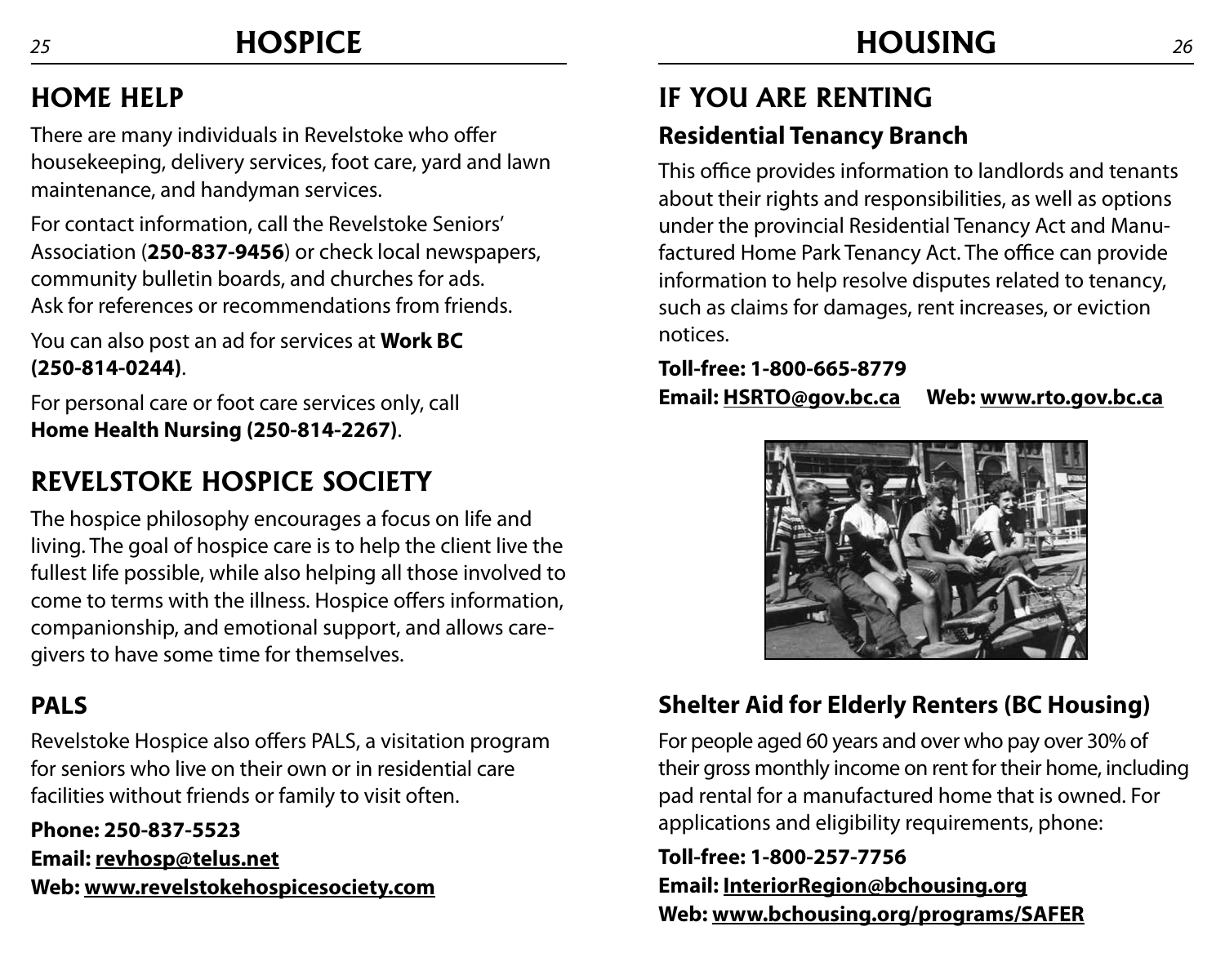#### *27* **HOUSING** *28* **HOUSING**

## **IF YOU ARE RENTING**

## **Subsidized Rental Housing**

To be eligible for BC Housing's subsidized rental units, a person's gross household income must be below certain income limits. Theses limits vary, depending on the community and number of bedrooms in the unit. Assets must also be limited.

*The following is a list of facilities with subsidized housing units in Revelstoke for seniors and people with disabilities:*

**Moberly Park Manor:** 711 1st Street; 250-837-3147

**Monashee Court:** 505 3rd St. W.; 250-837-5062

**Mt. Begbie Manor:** 1214 Downie St.; 250-837-3033

For more information on the above, contact BC Housing's Interior Region Office at:

**Toll-free: 1-800-834-7149 Email: InteriorRegion@bchousing.org Web: www.bchousing.org/applicants/housing\_listing**

## **Tenant Resource and Advisory Centre (TRAC)**

TRAC is an educational charity that provides information about residential tenancy law in BC through a variety of supports, including the Tenant Survival Guide.

#### **Toll-free: 1-800-665-1185 Web: www.tenants.bc.ca**

See also **www.rentingitright.ca** for a free online course created by TRAC and the Justice Education Society.

## **Housing Outreach Worker**

#### **Community Connections 314 2nd St. E.**

Provides support to adults who are homeless or at risk of homelessness. Offers a range of services to decrease barriers and increase success to keep permanent housing, including assessment, service planning, skills teaching, resource identification, and follow-up.

#### **Phone: 250-837-2920 Email: info@community-connections.ca Web: www.community-connections.ca**

## **Revelstoke Community Housing Society**

RCHS is a non-profit corporation formed by the citizens of Revelstoke in conjunction with the municipality and BC Housing. Its primary objective is to provide, manage, and promote a range of affordable housing options accessible to local residents. For available units, contact RCHS.

**Phone: 250-837-5345**

*For more information on housing, see the Seniors' Financial Guide under BC Housing; copies available at the Seniors' Centre.*

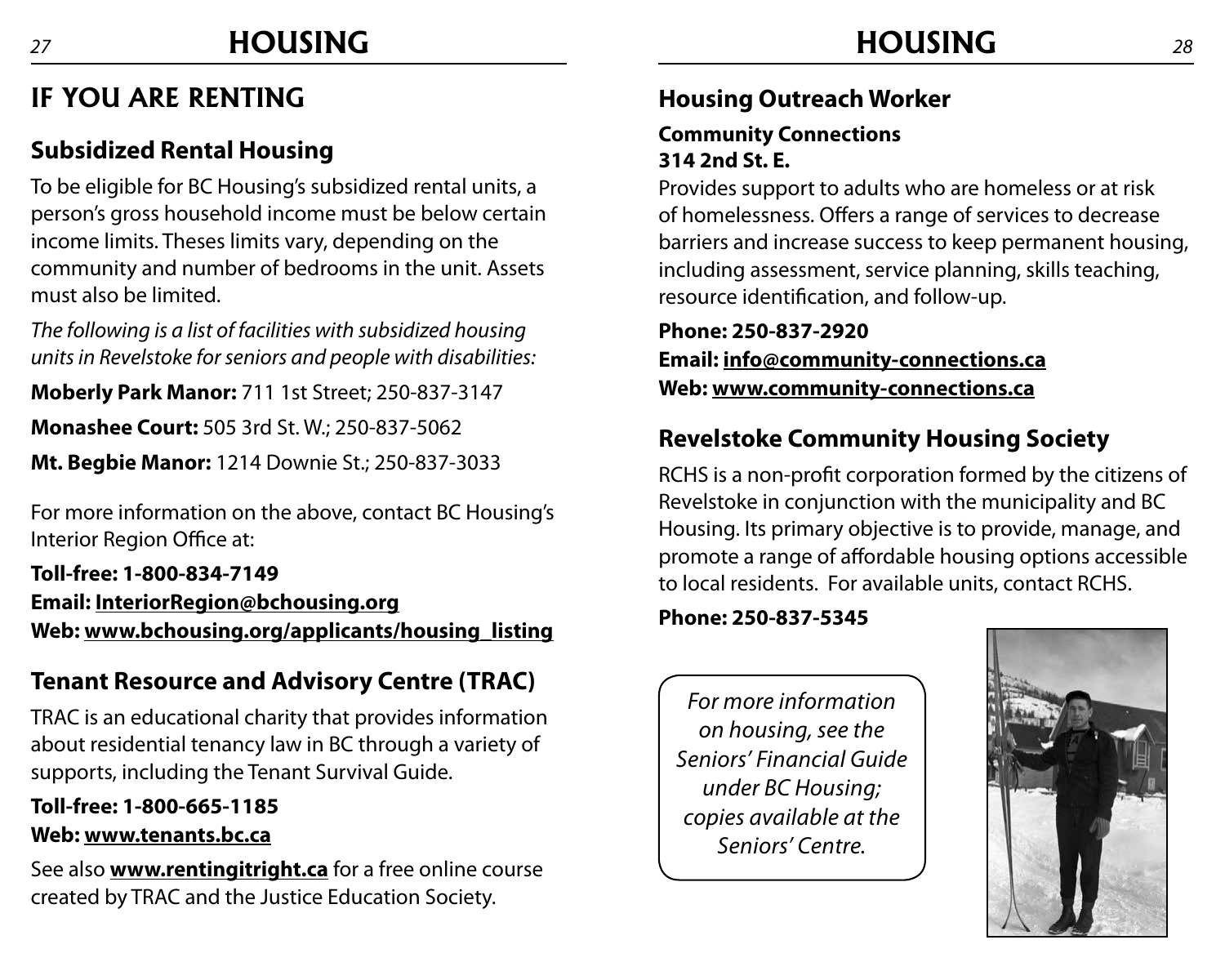## **IF YOU OWN YOUR HOME**

## **Home Adaptations for Independence (HAFI)**

HAFI offers financial assistance for homeowners (and renters through landlords) to pay for minor home adaptations to extend the time that low-income seniors can live in their own homes independently. Maximum assistance available is \$20,000 (and up to \$40,000 if renovations must be done beforehand).

**Toll-free: 1-800-668-2642 Web: www.bchousing.org/Options/Home\_Renovations**

## **Homeowner Residential Rehabilitation Assistance Program (RRAP)**

RRAP offers financial assistance to low-income homeowners for the repair of lower-value homes or for modifications that make homes more accessible for persons with disabilities.

**Phone: 1-800-668-2642** 

**Web: www.pib.ca/wp-content/uploads/2012/11/ RRAP\_HO\_Application\_Guide\_61939W.pdf**

## **Homeowner's Grant for Seniors**

This grant reduces the amount of property tax paid on a senior's primary residence. Visit or call reception at **City Hall (250-837-2161)** or

**Toll-free: 1-888-355-2700 Web: www.gov.bc.ca/homeownergrant** 

## **Property Tax Deferment**

Homeowners aged 55 years and over may defer the payment of annual property taxes on their principal residence. This is a low-interest loan program supported by the provincial government. Deferred taxes must be repaid with interest and an administration fee. Visit or call reception at **City Hall (250-837-2161)** or

#### **Phone: 1-800-663-7867**

**Web: www2.gov.bc.ca/gov/content/taxes/propertytaxes/annual-property-tax/pay/defer-taxes**

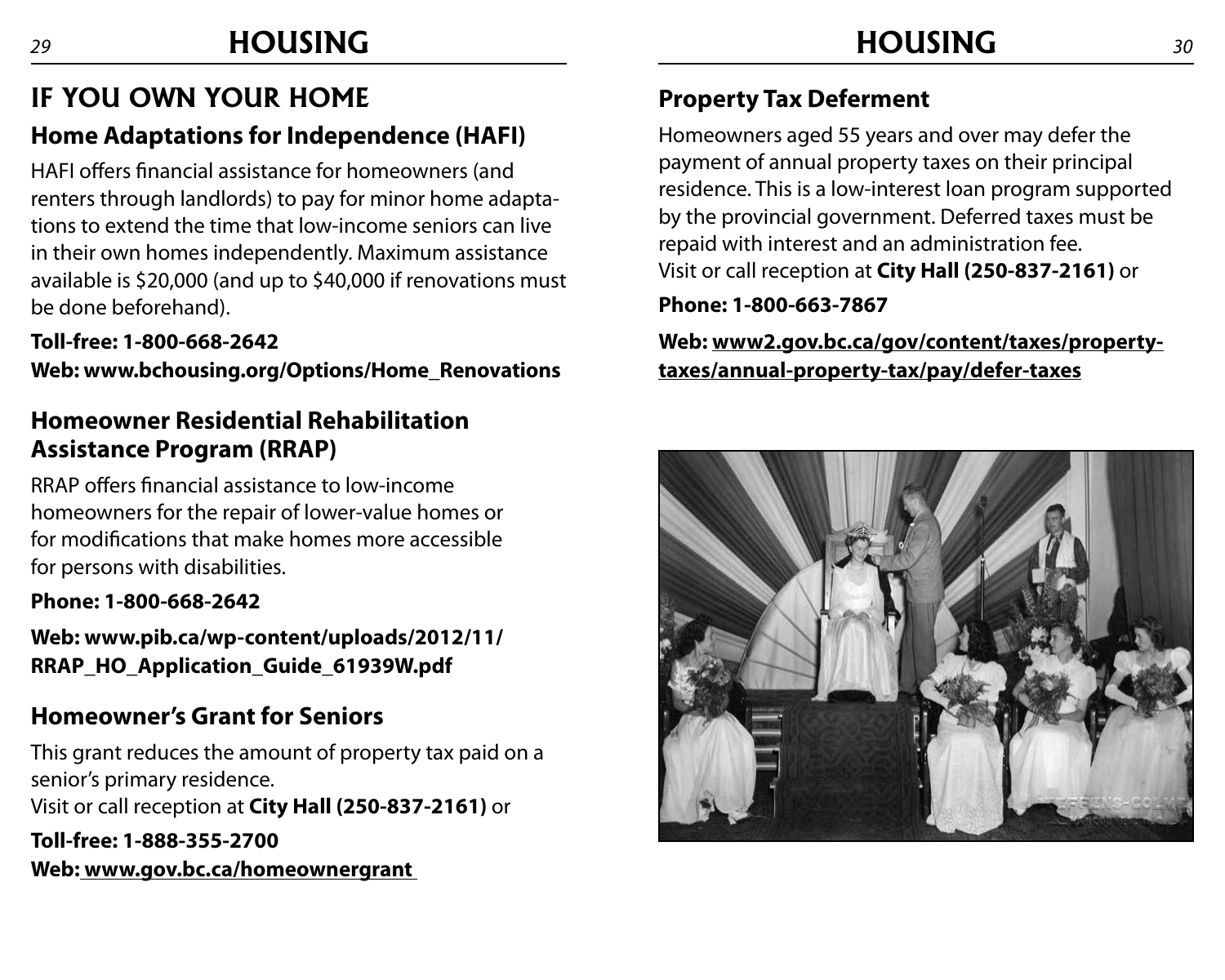#### *31* **INCOME TAX ASSISTANCE** *32* **INCOME TAX ASSISTANCE**

## **VOLUNTEER INCOME TAX PROGRAM**

Trained volunteers in Revelstoke provide free income tax preparation for low-income residents. For up-to-date information, call the Seniors' Centre.

## **Phone: 250-837-9456**

#### **Email: revelstokeseniors@rctvonline.net Web: www.revelstokeseniors.ca**

*If you use a professional income tax service, ensure they help you access eligible provincial (e.g., OAS and GIS) and federal benefits.*



*Search phone and Internet listings under Tax Consultants or Accountants for local businesses that (for a fee) will assist you with income tax preparation.*

## **FEDERAL** & **PROVINCIAL TAX CREDITS**

Remember to apply for the following (as applicable) when you file your income tax return:

- pension income amount,
- disability amount,
- medical expenses,
- GST tax credit.
- expenses for an attendant or full-time care in a nursing home, and/or
- age amount for those who turn 65 (or are older) during the year.

**Canada Revenue Agency Toll-free: 1-800-959-8281** 

*For more detailed information on financial matters, refer to the Seniors' Financial Guide, available at the Seniors' Centre.*

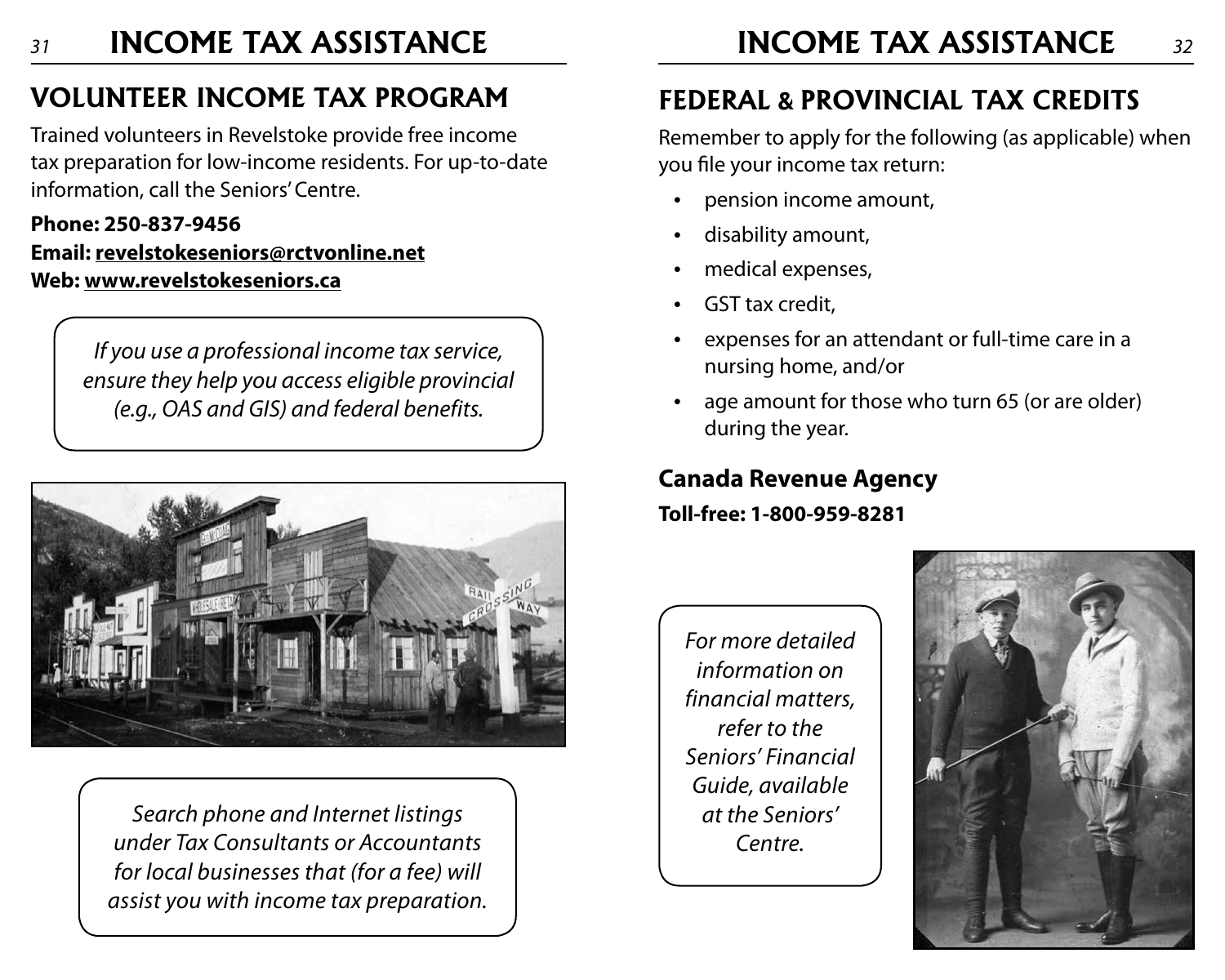#### *33* **LEGAL RESOURCES** *34* **LEGAL RESOURCES**

## **LEGAL SERVICES SOCIETY/LEGAL AID**

This program provides information about legal problems and assists you if you cannot afford a lawyer. The nearest office is in Salmon Arm.

**Toll free: 1-866-577-2525 Web: www.legalaid.bc.ca**

## **DIAL-A-LAW**

This telephone service provides free recorded information on a variety of provincial law topics. Available 24 hours/ day. Call Dial-A-Law if you:

- think you may have a legal problem and want practical information on the law involved,
- want to find out about your legal rights and responsibilities, and/or
- want to learn more about the law and the legal system in British Columbia.

**Toll-free: 1-800-565-5297**

**Email: cba@cbabc.org**

#### **Web: www.dialalaw.org**





### **FAMILY DUTY COUNSEL Revelstoke Court House, 1123 2nd St. W.**

Family duty counsel are lawyers paid by Legal Aid who can help low-income people with family law, criminal law, or immigration law problems. Duty counsel can give free legal advice, but cannot take on the whole case or represent people at trial. These services are intended to assist people who are representing themselves in court.

Duty counsel hours in Revelstoke are 10:00am-2:00pm on the first Wednesday of each month. People are helped on a first-come, first-served basis. Note that the lawyers must first help people who have court matters that day, and can assist others afterward. For more information, call the Salmon Arm Court Registry:

**Toll-free: 1-250-832-1610**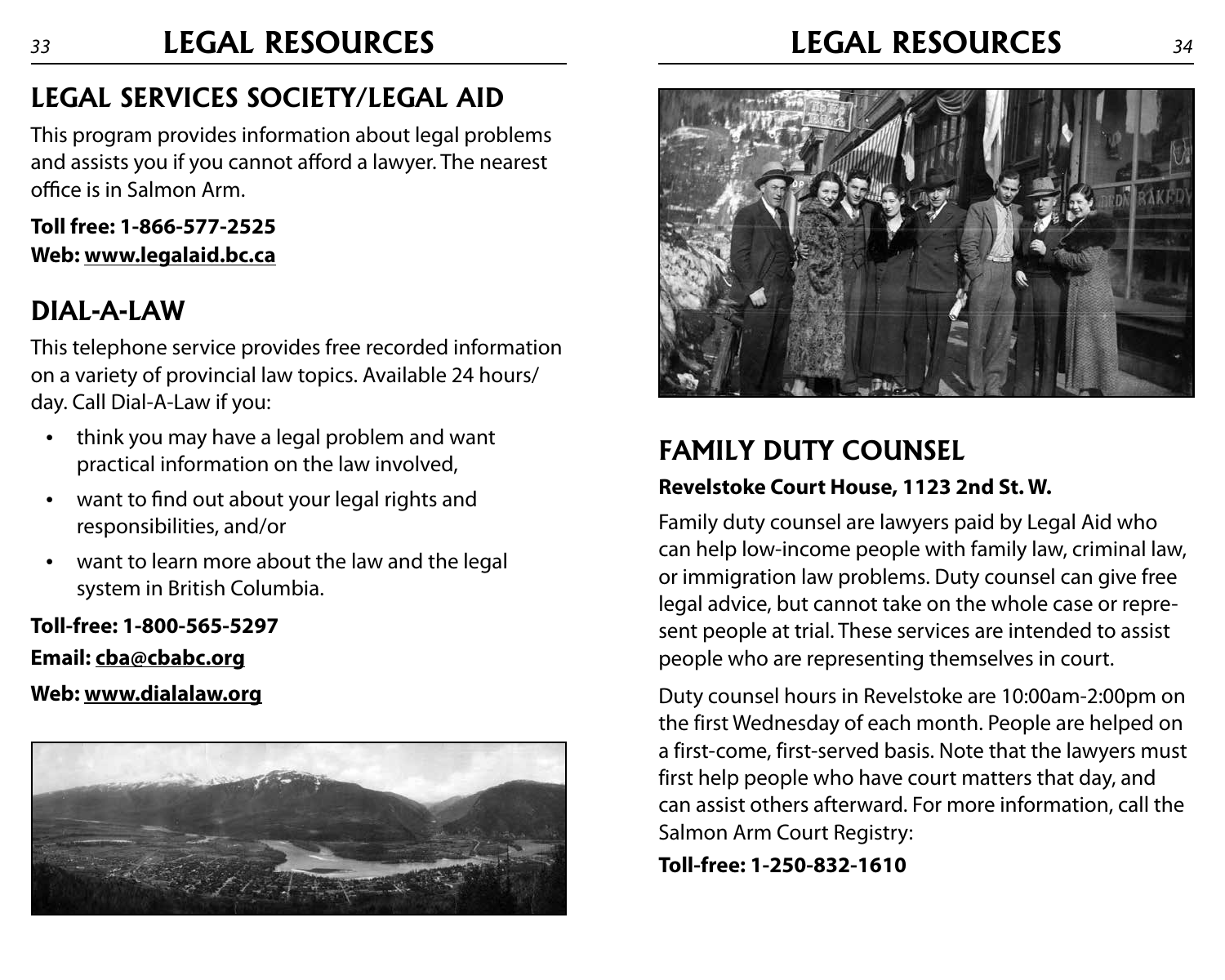## **OFFICE OF THE SENIORS' ADVOCATE**

This government office monitors and analyzes seniors' services and issues in BC, and makes recommendations to government and service providers to address systemic issues.

**Toll-free: 1-877-952-3181**

**Email: info@seniorsadvocatebc.ca**

#### **Web: www.seniorsadvocatebc.ca**

*For up-to-date listings of local lawyers and notaries public, see the Directory of Social Services for Revelstoke and Area at www.revelstokesocialdevelopment.org*

## **POVNET**

This organization provides online tools to facilitate communication, community, and access to information about poverty-related issues in British Columbia and Canada. PovNet collects relevant news and resources useful to advocates, community workers, marginalized communities, and the public.

## **Phone: 1-604-876-8638**

**Email: info@povnet.org Web: www. povnet.org**



## **LEGAL TERMS Power of Attorney**

A power of attorney is a legal document that gives another person the power to make decisions regarding your legal or financial matters. This can be general or specific. It is usually done if you are physically unable to look after your affairs due to travel, injury, illness, disease, or accident.

## **Representation Agreement**

This agreement is a legal document that appoints someone to make decisions for you about finances, health, and/or personal-care matters if you are incapable of making decisions independently. You can choose when or under what circumstances you want the agreement to start. You can also choose different representatives to make different decisions. For example, you may choose your daughter to handle your banking and your son to make medical decisions.

## **Wills**

A document that explains what you want done with the assets that you own solely in your name when you die. A will is also your statement on who and what is important to you. It is very important to consult a professional and make a will properly, as it is a complex legal document.

> *When making legal decisions it is very important to consult a trusted legal advisor!*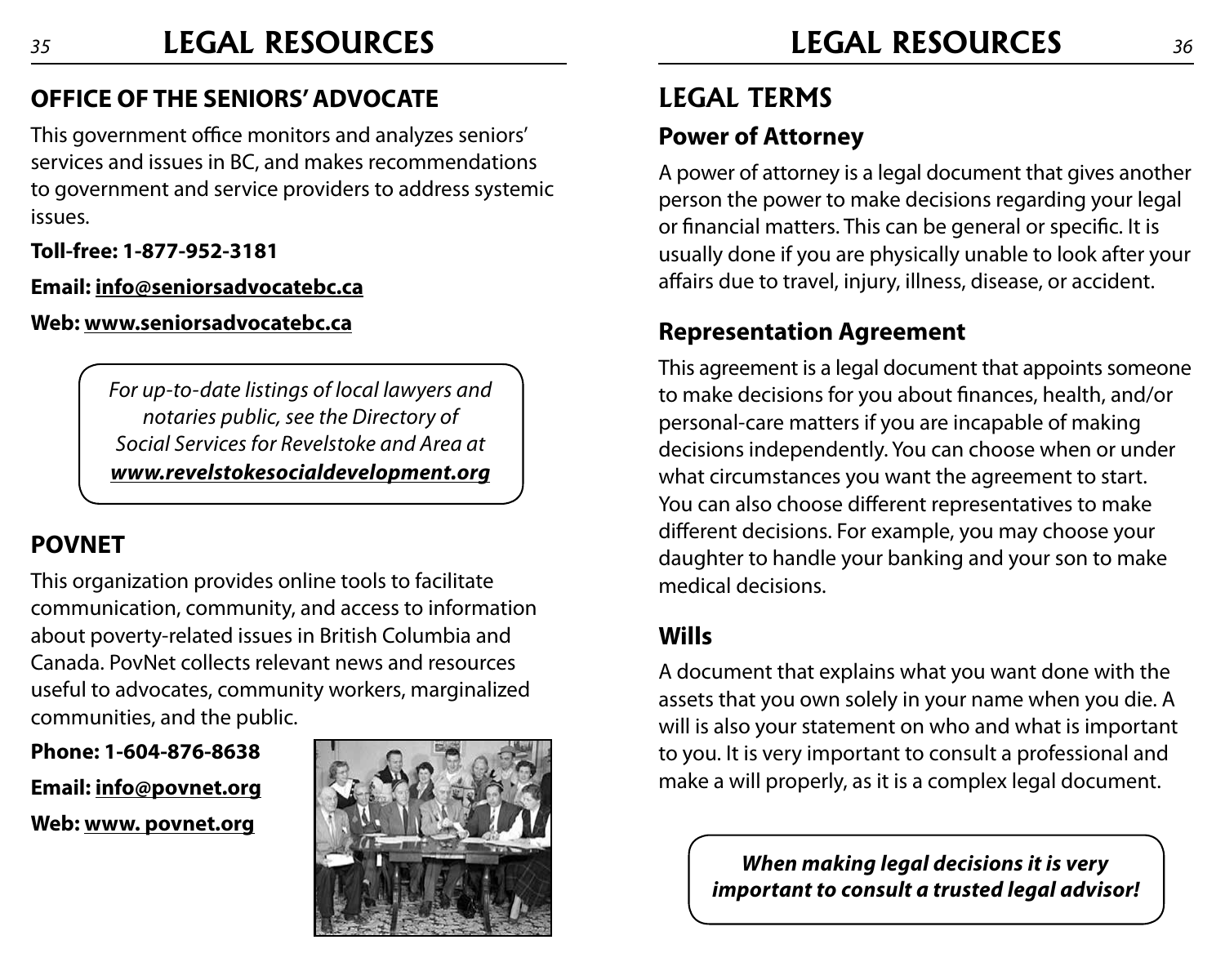#### *37* **LIBRARY** & **LANGUAGE SERVICES** *38* **LIBRARY** & **LANGUAGE SERVICES**

#### **Okanagan Regional Library 605 Campbell Ave., in the Community Centre**

ORL offers a range of services and drop-in programs for all ages, such as games nights, crafts, movie streaming, etc.

*Hours: Closed Sunday and Monday Tuesday: 12:00pm-8:00pm Wednesday: 12:00pm-7:00pm Thursday: 10:00am-4:00pm Friday: 10:00am-5:00pm Saturday: 10:00am-5:00pm*

**Phone: 250-837-5095 Web: www.orl.bc.ca/branches/revelstoke**

### **Association des Francophones de Kootenay Ouest**

Based out of Nelson, AFKO is a non-profit that promotes French language and culture throughout the region. In Revelstoke, it offers a weekly radio show, travelling library (bibliobus), French-language directory of services (copy at the Seniors' Centre), and events celebrating French culture that are open to everyone.

#### **Phone: 1-250-352-3516 Web: www.afko.ca**

*The Seniors' Centre has copies of the BC Seniors' Guide in Chinese, Punjabi, and French. It also has a copy of L'Annuaire, a guide to BC businesses offering services in French.*

## **Columbia Basin Alliance for Literacy**

CBAL is based out of the Early Learning Centre, Begbie View School, and offers community literacy programs and events for families and individuals of all ages, including seniors.

**Phone: 250-805-2305 Email: revelstokecoordinator@cbal.org Web: www.cbal.org/revelstoke.html**

#### **English as a Second Language Okanagan College 1401 1st St. W.**

ESL programs include free English language tutoring, weekly learning sessions, field trips, and other services to eligible adults who are residents of Canada.



**Phone: 250-837-4235**

#### **Revelstoke Volunteer Literacy Tutoring Program Okanagan College, 1401 1st St. W.**

A free and confidential one-to-one tutoring program for adults. Learners do not have to be enrolled as students at the college to access this program. The focus is to help adult learners gain literacy skills so they can achieve life goals.

**Phone: 250-837-4235 x6504**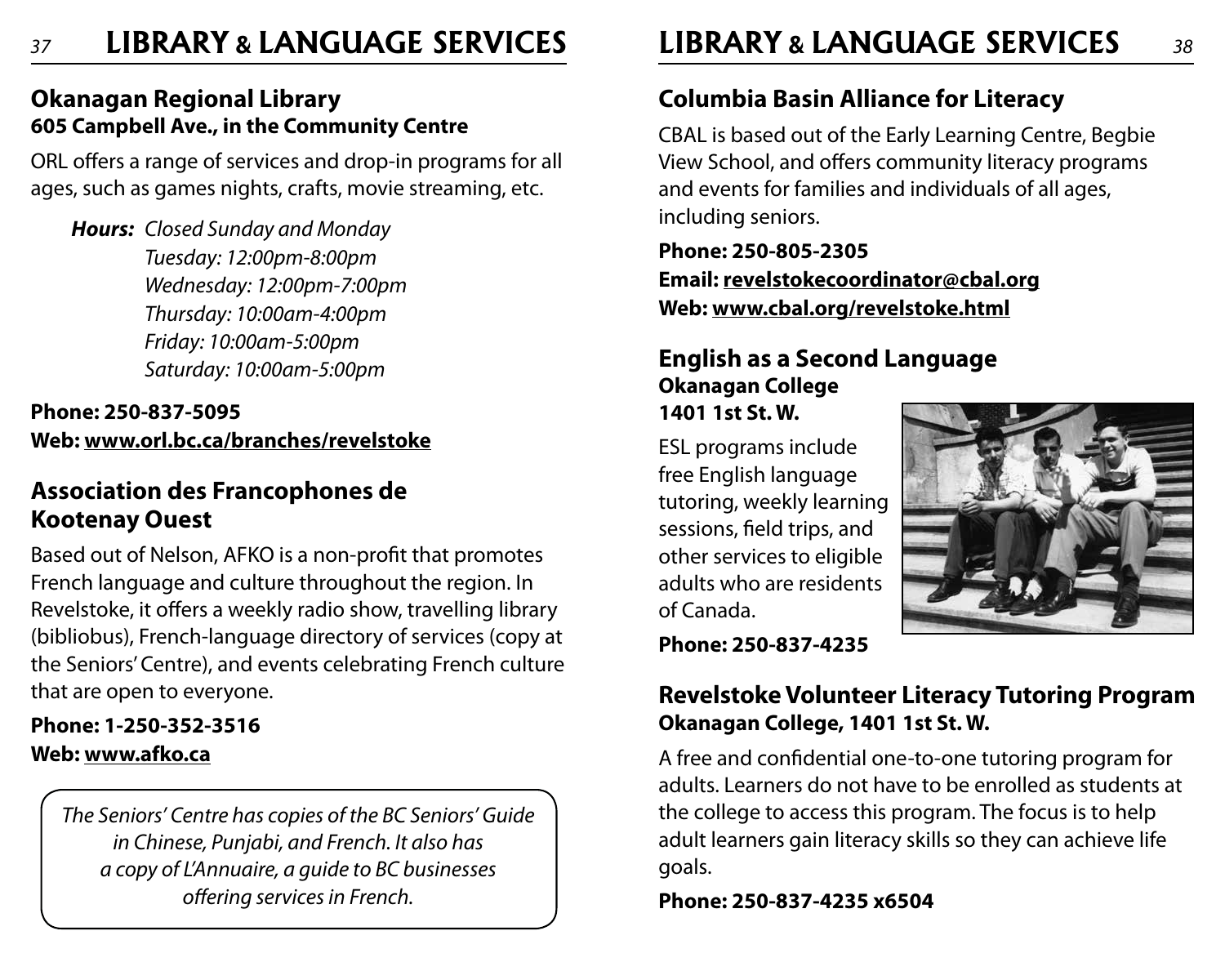#### *39* **MEALS** & **NUTRITION** *40* **MEALS** & **NUTRITION**

#### **Community Connections Food Bank Legion Building, 600 1st St. W., downstairs**

The food bank coordinates free weekly food distribution to those in need: non-perishable food hampers, and milk, bread, fresh fruit, and vegetables. The Christmas Hamper program is also offered each year.

*Hours: Fridays 8:30am-11:00am*

**Phone: 250-837-2920**

**Email: info@community-connections.ca**

#### **Web: www.community-connections.ca**



#### **Meals on Wheels**

Nutritious meals prepared at Moberly Manor are provided at home for seniors and people with disabilities who want to maintain some independence but are unable to prepare their own meals.

**Phone: 250-837-3147**

## **Nutrition and Diabetes Counselling**

Offered at Public Health at the hospital. Physician referral required. Phone **250-814-2131 x50276**.

For general nutrition inquiries, call **HealthlinkBC toll-free at 811** to speak with a registered dietitian, Monday-Friday 9:00am-5:00pm.

## **Seniors' Helping Hands**

This program is for those unable to grocery shop for themselves and have Home Health Nursing approval. Applications are available at Coopers and Home Health Nursing (at the hospital).

- • Coopers accepts orders (\$25.00 or more) over the phone on Wednesdays from 10:00am-11:00am.
- Seniors' Association volunteers fill the order and Coopers delivers the groceries to your home.

For more information, call the Seniors' Centre at **250- 837-9456** or Home Health Nursing at **250-814-2267**.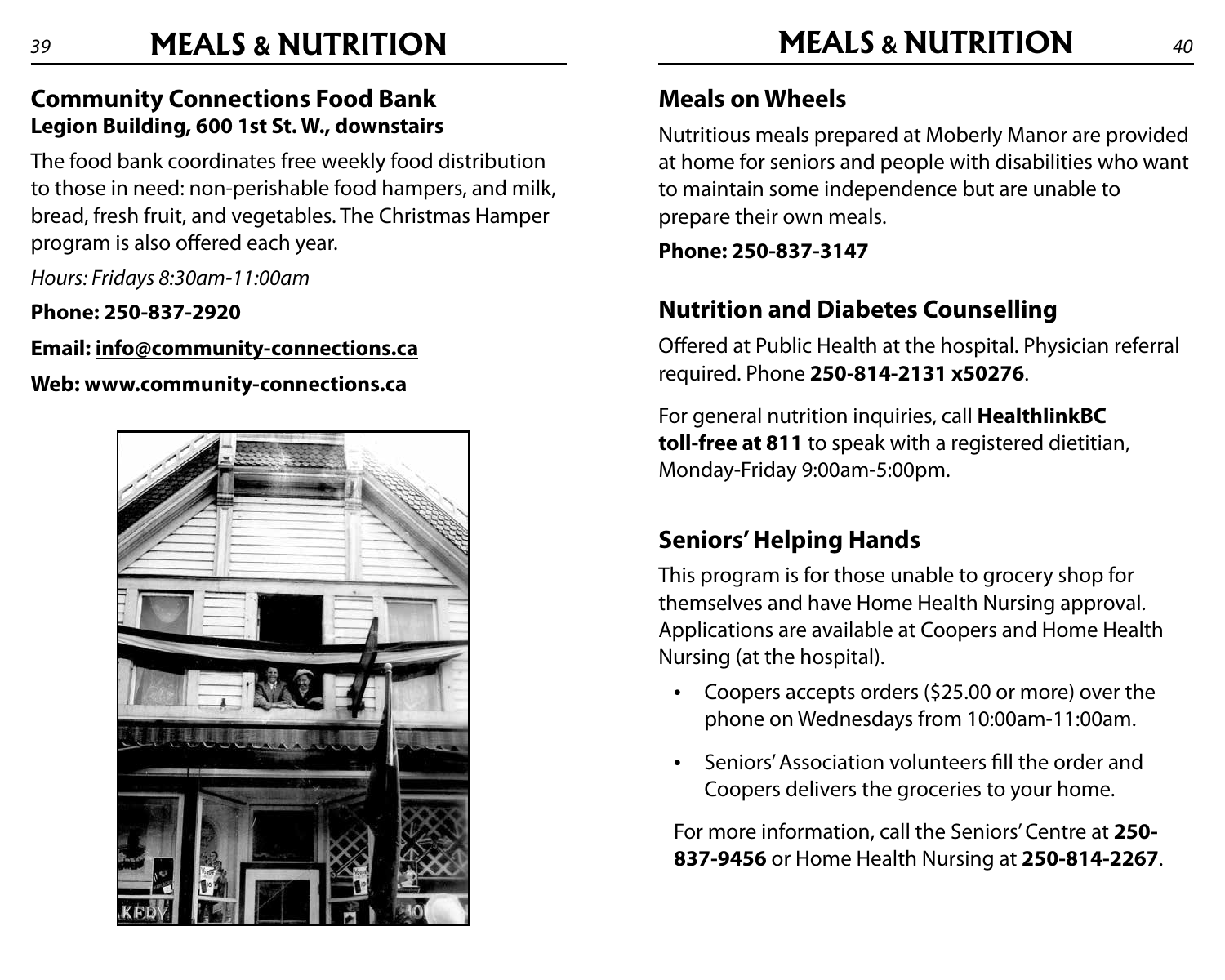## **Community Rehabilitation**

This program offers specialized equipment and other assistance out of Queen Victoria Hospital (see p. 19).

#### **Phone: 250-814-2270**



#### **Red Cross Loan Cupboard Okanagan College, 1401 1st St. W.**

This program lends crutches, canes, commodes; wheelchairs, walkers, and more. Referral from a healthcare practitioner required. *Monday, Wednesday, Friday: 10:00am-2:00pm*

#### **Phone: 250-814-0200**

#### **Pharmacies** (see also p. 17)

Revelstoke pharmacies offer a variety of specialized equipment, including communication and mobility aids and incontinence supplies.

**People's Drug Mart: 250-837-5191**

**Pharmasave: 250-837-2028**

## *41* **MENTAL HEALTH** & **COUNSELLING** *42* **MEDICAL EQUIPMENT** & **SUPPLIES**

### **Canadian Mental Health Association (CMHA) Shuswap, Revelstoke Branch**

CMHA is a nation-wide, volunteer organization that promotes the mental health of all and supports the resilience and recovery of people experiencing mental illness. It accomplishes this mission through advocacy, education, community-based research, and service.

In Revelstoke, CMHA runs the Revelstoke Awareness and Outreach Program (RAOP), which offers friendship, support, and empathy to people isolated by the effects of mental illness. Trained peer volunteers assist people in building self-confidence. Located at the Clubhouse in the laneway behind Skookum Cycle and Ski.

**Phone: 250-837-6030 Toll-free Crisis Line: 1-888-353-CARE (2273) Email: info.sr@cmha.bc.ca Web: www.shuswap-revelstoke.cmha.bc.ca**

#### **Interior Health Mental Health and Substance Use Services**

This program is out of Queen Victoria Hospital (see p. 19), and includes:

- psychiatry,
- adult mental health (including seniors), and
- alcohol and drug counselling services.

#### **Phone: 250-814-2241**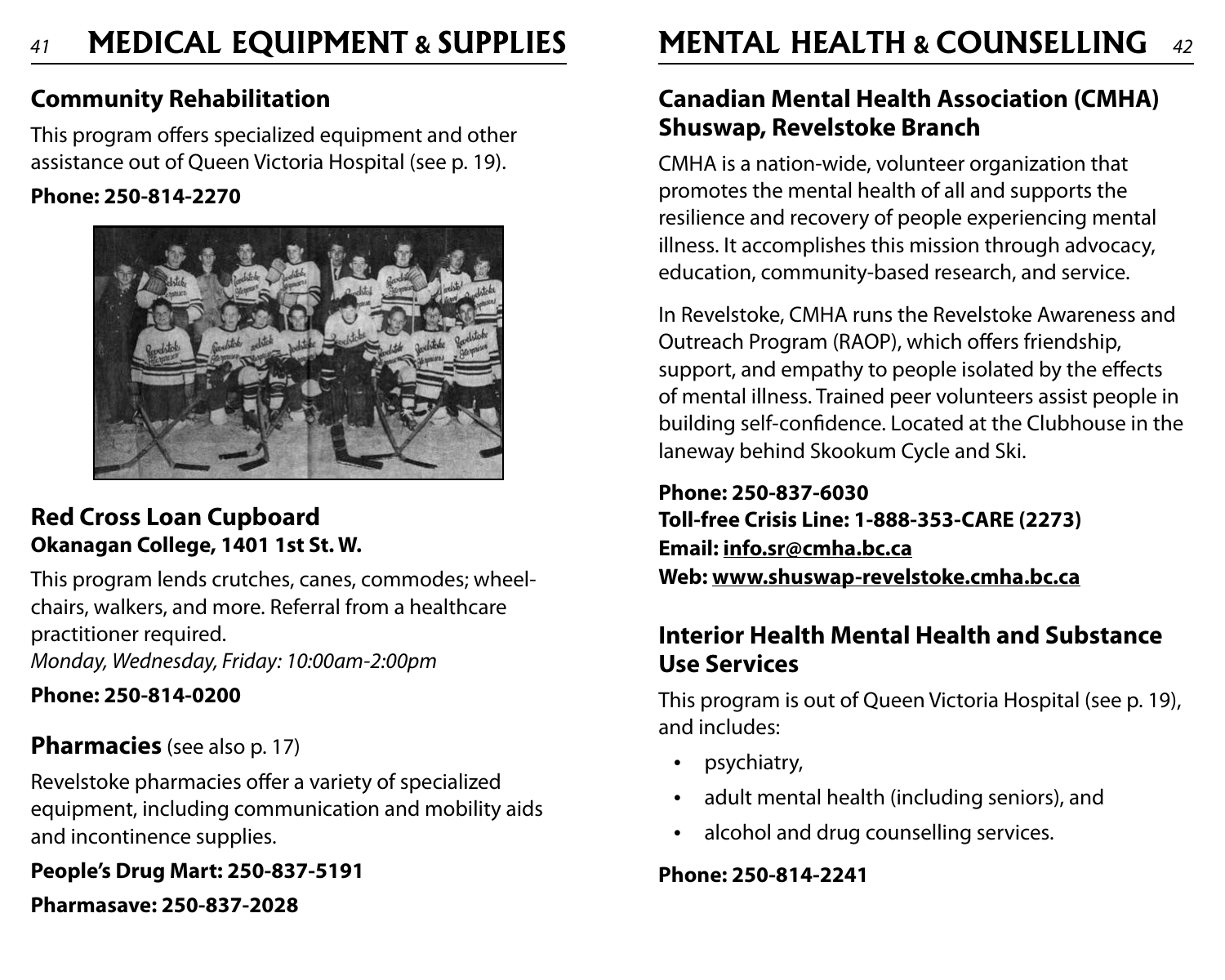## **Community Connections Clinical Services**

Community Connections offers individual, family, and group counselling services to those who may be experiencing a range of problems, including:

- anxiety and stress,
- loss/grief,
- relationship conflict, and
- violence, including sexual, physical, and emotional abuse.

*All services are free of charge.*

**Phone: 250-837-2920 Email: info@community-connections.ca Web: www.community-connections.ca**

## **Alcoholics Anonymous**

St. Peter's Anglican Church, 622 2nd St. W. *Open meetings are held Wednesdays at noon, and Fridays and Saturdays at noon and/or 8pm.* 

**Male contact: 250-814-8059 Female contact: 250-814-7861 Web: www.aarevelstoke.ca**

**Alanon** (for friends and families of alcoholics) United Church, 314 Mackenzie Ave. *Meets Mondays at 7:30pm. Ladies' meetings at 7:00pm at the Sandman Inn (1901 Laforme Blvd).*

#### **Web: www.bcyukon-al-anon.org**

## *43* **MENTAL HEALTH** & **COUNSELLING** *44* **MENTAL HEALTH** & **COUNSELLING**

#### **Narcotics Anonymous**

St. Peter's Anglican Church, 622 2nd St. W. *Meets Sundays and Wednesdays at 7:30pm.* 

**Toll-free Help Line: 1-877-782-7409 Web: www.narconon.ca**



*For private counselling services, see the Revelstoke & Area Directory of Social Services. www.revelstokesocialdevelopment.org*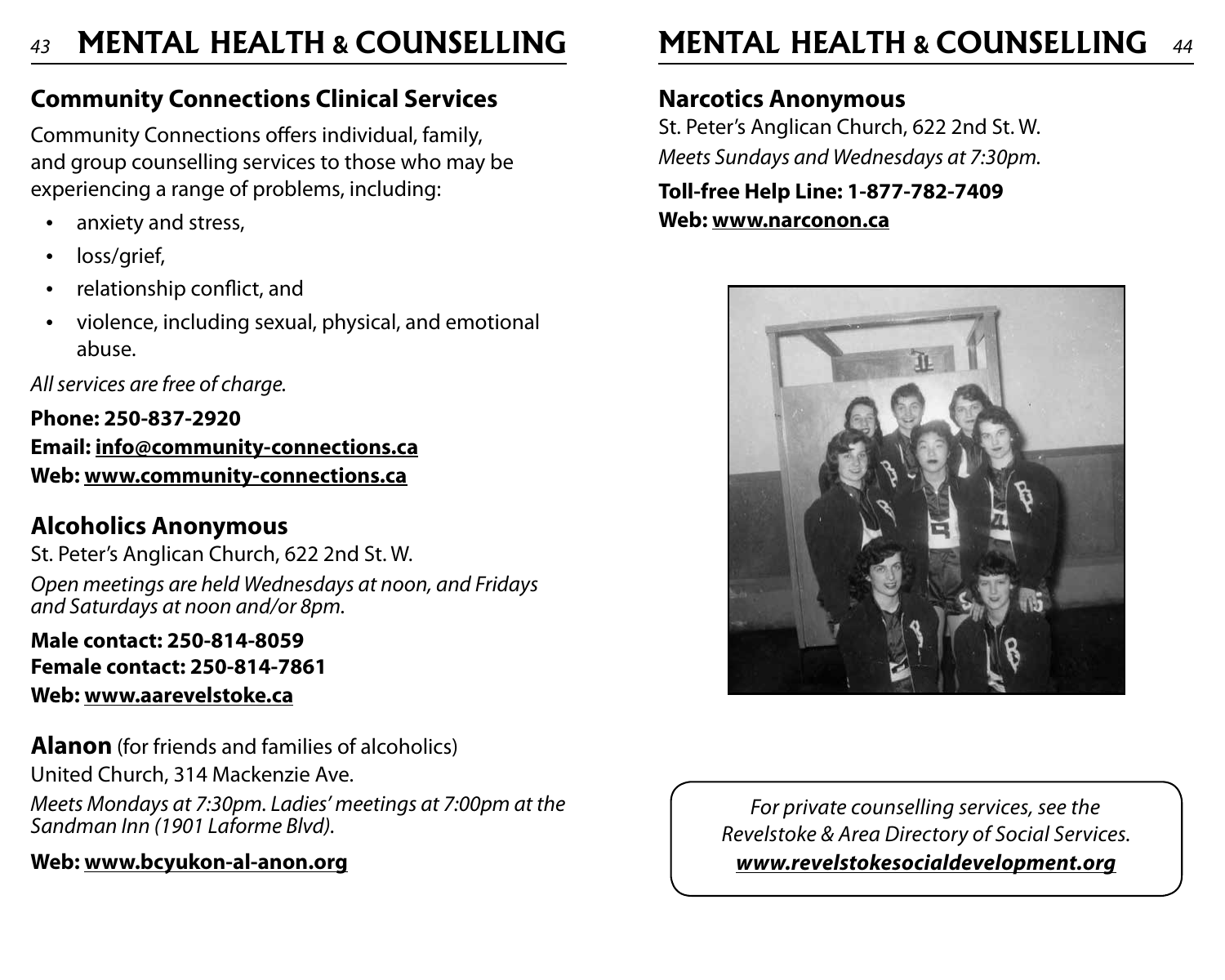#### **Revelstoke Community and Aquatic Centre 600 Campbell Ave.**

The City of Revelstoke offers a myriad of activities, some especially for seniors. The Parks and Recreation Leisure Guide has a complete, up-to-date listing of local clubs, organizations, societies, and community activities. For more information or to obtain the guide, visit the front desk of the community centre.

#### **Phone: 250-837-9351 Web: www.revelstoke.ca**

(click on Departments, then Parks, Recreation, and Culture)



### **Pool Passes and Recreation Subsidies**

For clients who meet the low-income criteria, passes for the Revelstoke Aquatic Centre and subsidies for all other Parks and Recreation programs are available. Applications are accepted at Community Connections (314 2nd St E.) on Thursdays from 1:00pm-3:00pm.

#### **Phone : 250-837-2920 Web: www.community-connections.ca**

## *45* **RECREATION/SOCIAL OPPORTUNITIES** *46* **RECREATION/SOCIAL OPPORTUNITIES**

#### **Revelstoke Senior Citizens' Association and Seniors' Centre 603 Connaught Ave.**

RSCA offers a variety of activities, including a monthly birthday party, fitness classes, and computer lab.

Membership is \$10/year and most activities are free.

**Phone: 250-837-9456 Email: revelstokeseniors@rctvonline.net Web: www.revelstokeseniors.ca**

## **The Royal Canadian Legion**

#### **BC/Yukon Command - Revelstoke Legion #46 600 1st St. W.**

The Legion's mission is to serve veterans (including those currently in the military and RCMP) and their families, to promote remembrance, and to serve its communities and Canada.

**Phone: 250-837-6020 Email: rcl46@rctvonline.net**

**Web: www.legionbcyukon.ca/content/revelstoke-46**

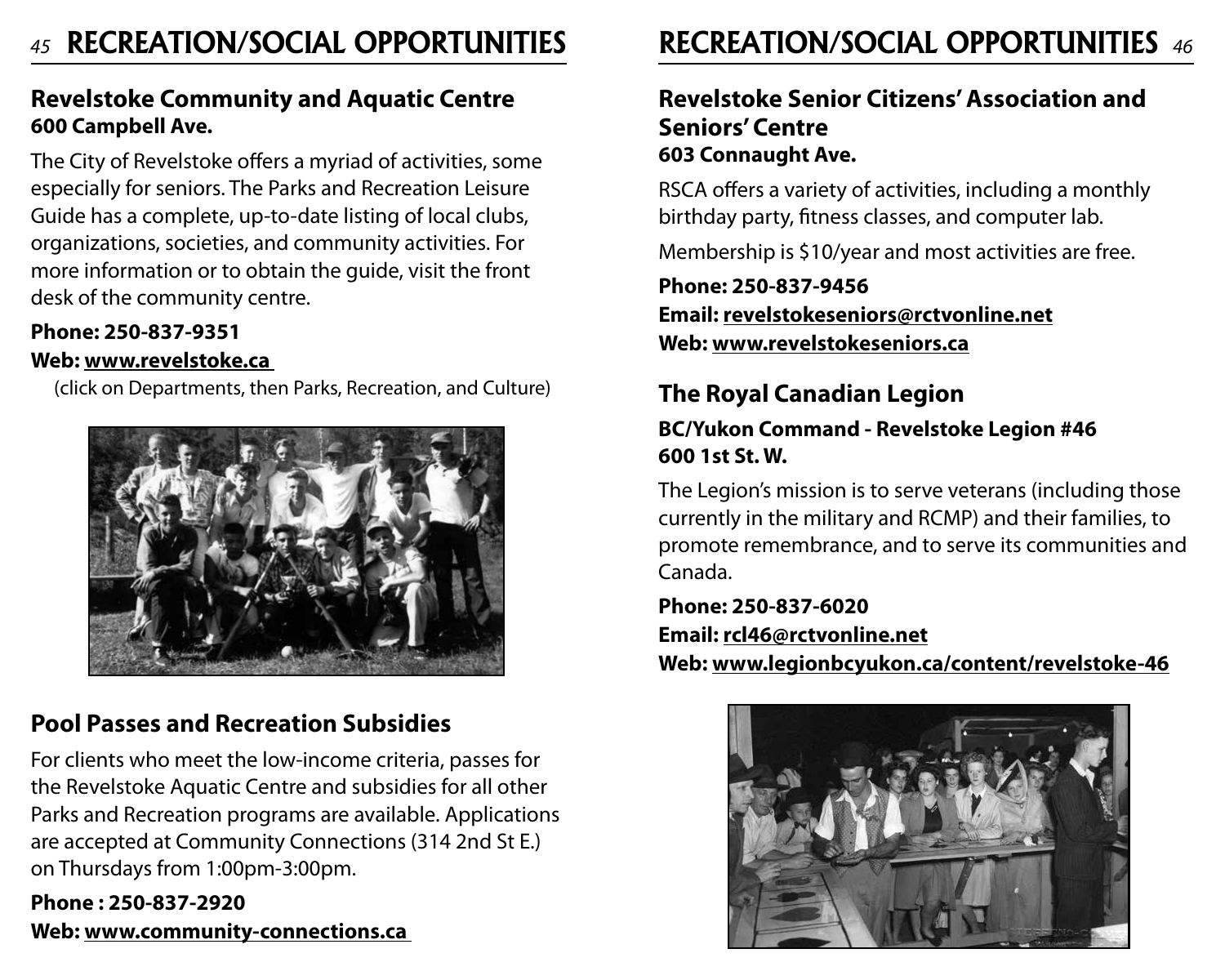## **If you have a police, fire, or medical emergency, call 911!**

## **ADULT ABUSE and NEGLECT Community Response Network (CRN)**

The CRN is a diverse group of concerned organizations and individuals that works to end adult abuse, neglect, and self-neglect. The CRN meets regularly to discuss opportunities for better support to all at-risk adults and to implement prevention and education activities. If you or someone you know are possibly being mistreated, please call Social Work at **250-837-2131 x50204**. If the adult being mistreated has a disability, please call Community Living BC at **1-250-832-1720**.

**Email: revycrn@gmail.com Web: www.bccrns.ca**

## **Revelstoke Women's Shelter – Forsythe House**

Forsythe House provides refuge and support for women and their children at risk of or experiencing emotional, physical, sexual, or financial abuse.

**Crisis Line 24 hours/day: 250-837-1111**

**Office: 250-837-4382**

**Email: forsythe@telus.net Web: www.revelstokewomensshelter.com**

## **AMBULANCE, FIRE,** & **RCMP**

#### **RCMP Detachment 404 Campbell Ave.**

The Revelstoke RCMP aims to preserve the peace, uphold the law, and provide the best possible service to keep the community safe.

**Administration: 250-837-5255 Web: www.revelstoke.rcmp-grc.gc.ca**

## **RCMP Victim Services**

Highly trained staff provide support services for victims of crime or trauma at no charge.

**Phone: 250-837-9260 Email: victim.services@revelstoke.ca**

### **Fire Rescue Services 227 4th St. W.**

On request, the Fire Inspector conducts free smoke alarm checks, group fire extinguisher training, and other fire education activities.

**Administration: 250-837-2884 Web: www.cityofrevelstoke.com** (click on Departments)

### **BC Ambulance 900 Oscar St.**

BCA provides emergency medical care and patient transfers.

**Regional Administration: 1-250-828-5855 Web: www.bcehs.ca**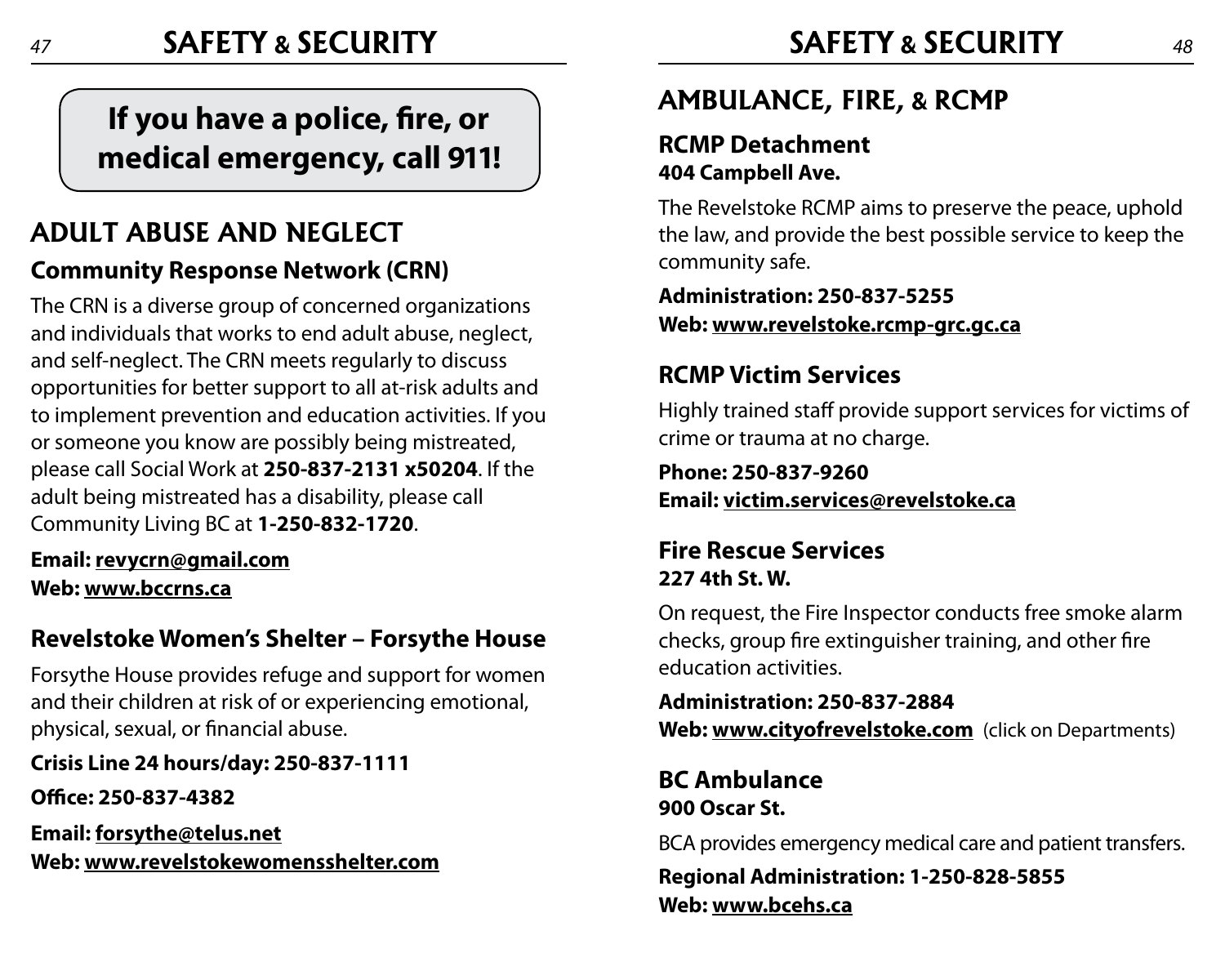## *49* **SAFETY** & **SECURITY** *50* **SAFETY** & **SECURITY**

## **CONSUMER PROTECTION**

Loss of money is the crime most commonly reported by seniors. Consumer fraud includes:

- home renovation scams.
- bogus charities, and
- telemarketer/e-mail requests for personal financial information.

Typical scams include supposed lottery wins and prizes, offers from overseas to place money in your account, and "It's the manager calling" to update your account details or to say you have missed payments.

## **Consumer Protection BC**

This organization has been designated by the BC government to address consumer complaints.

**Toll-free: 1-888-564-9963 Web: www.consumerprotectionbc.ca**



#### **Telemarketers**

Call **Phone Busters**, a central source for complaints against telemarketing fraud:

#### **Toll-free: 1-888-495-8501. Ask for 'Seniors Busters'.**

The **National Do Not Call List** (DNCL) gives consumers a choice about whether to receive telemarketing calls.

**Phone: 1-866-580-3625**

**Web: www.Innte-dncl.gc.ca** (lowercase 'L'; not uppercase 'i')

#### **WHAT TO DO:**

- Say no! Hang up! Close the door!
- Delete the email! Or call the police!
- NEVER give out any of your personal or financial information by email or over the phone!

## **EMERGENCY** & **DISASTER PREPAREDNESS Emergency Social Services (ESS)**

ESS provides basic short-term services required by people who are forced from their homes by disasters. Essential services include: food, lodging, clothing, family reunification, and emotional support.

#### **Local Coordinator: 250-837-8629**

**Web: www2.gov.bc.ca/gov/content/safety/emergencypreparedness-response-recovery**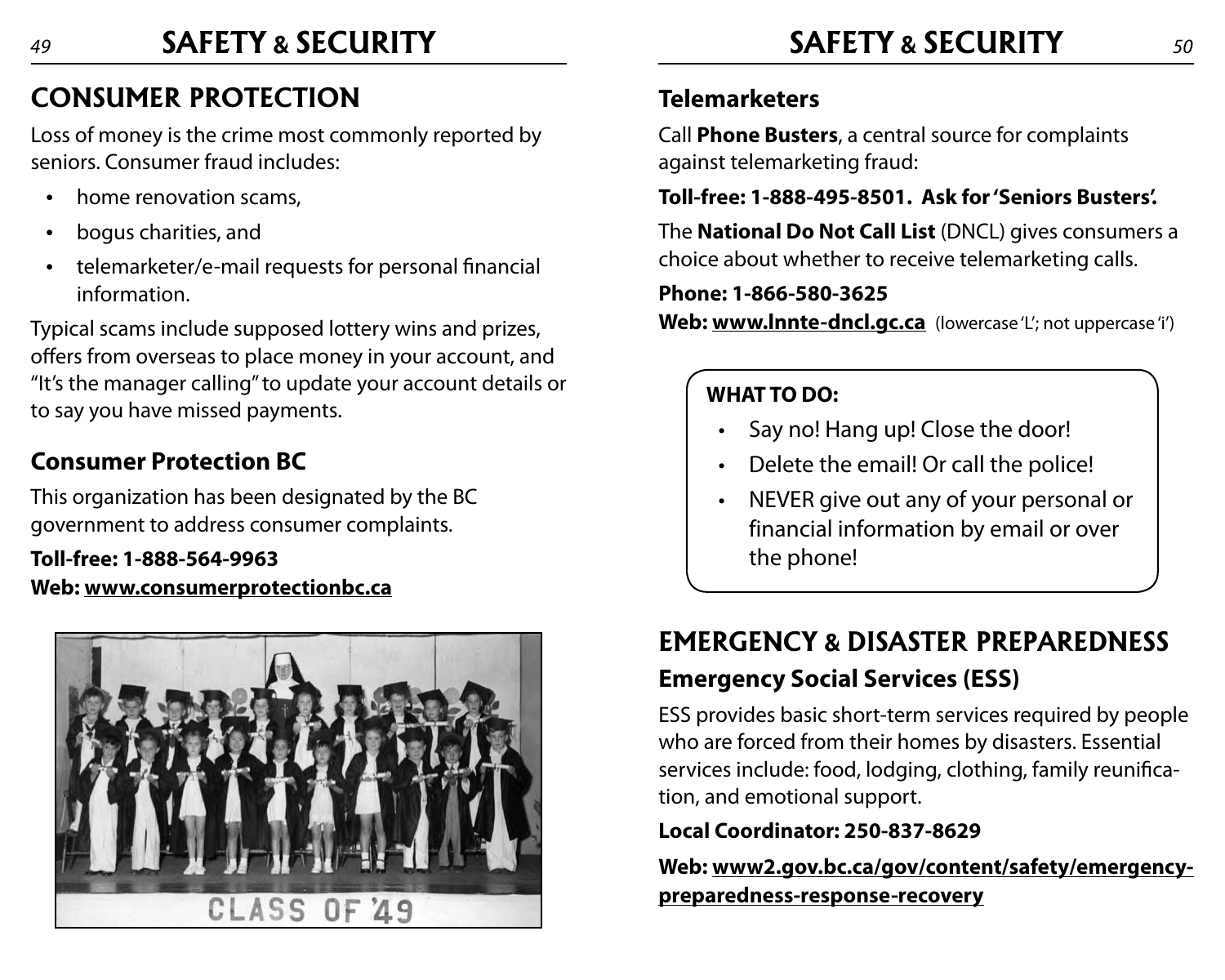#### *51* **TRANSPORTATION** *52* **SAFETY** & **SECURITY**

## **FALLS PREVENTION**

Contact Occupational Therapy at **250-814-2270**.

## **MEDICAL ALARMS**

These companies provide paid personal response services to summon help and/or detect falls 24 hours/day.

#### **Lifeline in Vernon: 1-250-814-2267 Lifecall: 1-800-661-5433; www.lifecall.ca**

Do your research, as costs can add up!



## **SETTLEMENT SERVICES**

#### **Revelstoke Settlement Services Okanagan College, 1401 1st St. W.**

Staff help immigrants and refugees with their settlement goals, including ESL, filling out forms, researching work and education options, social events, etc.

### **Phone: 250-837-4235 x6502**

**Web: www.okanagan.bc.ca**

(Click on Campus and Community and follow the links)

## **BUS PASS**

Purchase bus tickets or a pass for the local bus at the front desk of City Hall or at the Community Centre.

#### **City Hall: 250-837-2161 Community Centre: 250-837-9351**

Eligible low-income seniors and persons with disabilities can buy a yearly bus pass at a reduced cost. For more information or to apply call the Ministry of Social Development.

#### **Toll-free: 1-866-866-0800**

Bus schedules can be picked up at City Hall, the Seniors' Centre, and the Community Centre.

View online at **www.bctransit.com/Revelstoke/?p=2.list**

*When travelling by bus, ferry, or air, or when staying in hotels/motels, remember to ask for the seniors' discount!*

## **DISABLED PARKING PASS**

To apply for a disabled parking pass, download and print the application form from **www.sparc.bc.ca** or pick one up at the Selkirk Medical Clinic (201-101 1st St. W).

Your doctor must fill in the appropriate section. Mail the completed form, along with payment of a small fee, to the SPARC BC office (address on the form). Forms cannot be faxed, as the original signatures of the applicant and doctor are required.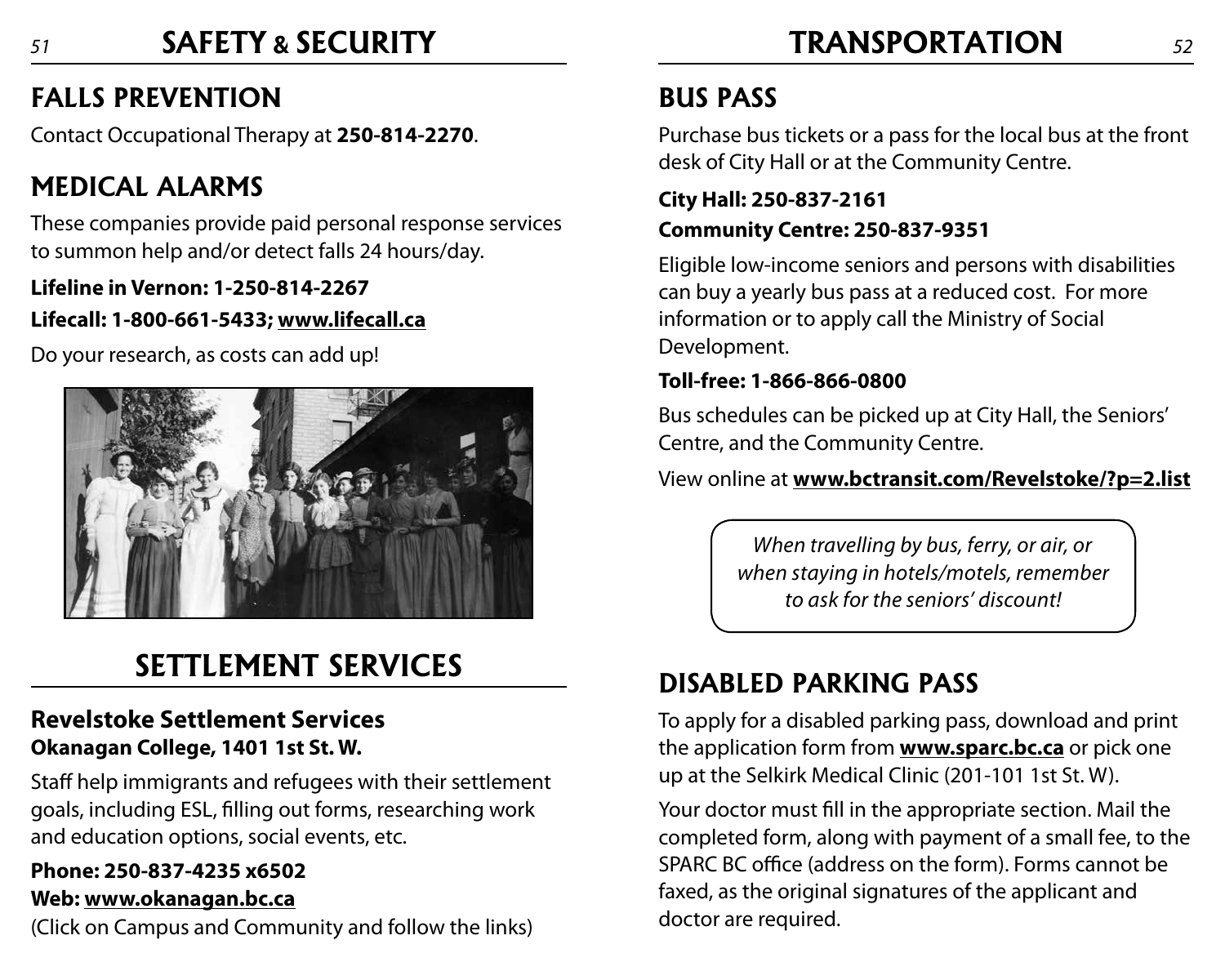## *53* **TRANSPORTATION** *54* **TRANSPORTATION**

## **HEALTH CONNECTIONS BUS**

This program is a partnership funded by Interior Health and provides transportation to non-emergency medical appointments in Salmon Arm, Kamloops, Vernon, and Kelowna. Although medical appointments take priority, everyone is eligible to use this service if space is available.

#### *Schedule:*

- *• The bus travels from Revelstoke to Kamloops on Tuesdays, leaving Revelstoke from the Community Centre at 8:00am and departing from Kamloops for the return trip at 3:00pm.*
- *The bus travels from <b>Revelstoke to Kelowna on Wednesdays, leaving Revelstoke at 8:00am from the Community Centre and departing from Kelowna at the hospital and Orchard Park Mall, Chapters, for the return trip at 3:00 pm (schedules also available at the Community Centre).*

To guarantee a seat, call at least 24 hours in advance. Non-medical reservations may be bumped.

#### **Phone: 250-837-3888 Toll-free: 1-866-618-8294 Web: www.bctransit.com**

Fare is \$5.00 one-way. Please have exact change. No luggage allowed (purses, bags okay).

## **DOOR-TO-DOOR TAXI PASS**

Taxi passes are for people with disabilities who are able to transfer themselves to a vehicle. Passengers must first register at the Community Centre. There is no fee to register and the information you provide is confidential. Each applicant is eligible for 20 one-way trips per month at a cost of \$2.00 per trip.

**Phone: 250-837-9351**



## **HandyDART To book a spot: 250-837-3888**

This program offers door-to-door transportation service for people unable to use the conventional transit service without assistance. The HandyDart is a fully accessible vehicle equipped with a wheelchair lift. Available to all registered clients on Mon, Thur, and Fri, 8:30am-4:00pm Trips are shared and must be booked a minimum of 24 hours in advance. To register or for more information, visit the Community Centre for an application or call **250-837-9351**.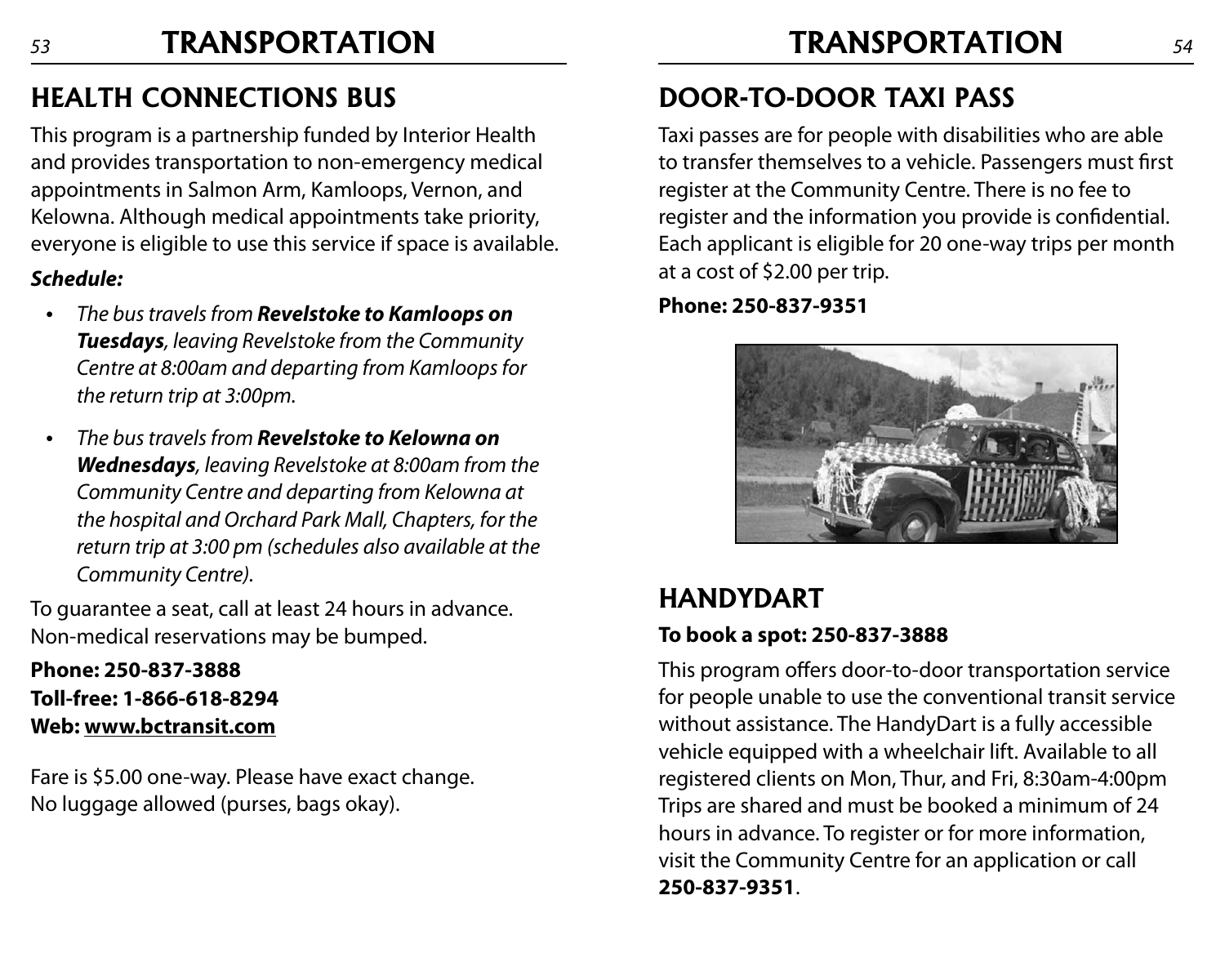## **TRANSPORTATION**

## **KOOTENAY CAR SHARE COOPERATIVE**

Carsharing is a great way to save money. If you need a car four days a week or fewer, carsharing will probably work for you. With a one-time sign-up fee, you get the benefits of a car without the hassle.

#### **Branch Coordinator: 250-837-5445 Regional office: 1-250-352-2033 (Nelson) Web: www.carsharecoop.ca**



## **KOOTENAY RIDE SHARE**

Post your travel needs on Kootenay Rideshare – it's like electronic hitchhiking! Designed to minimize the impacts of travel, ridesharing saves money, reduces emissions, and builds community. Special website page for seniors.

#### **Web: www.kootenayrideshare.com**

**TAXIS Johnnie's Taxi: 250-837-3000 R Taxi: 250-837-4000**

## **VETERANS AFFAIRS**

VA provides information and assistance to serving and discharged members of the Canadian Forces, RCMP, and their families.

#### **Toll-free: 1-866-522-2122**

Remember to have your discharge number on hand! For local Service Officer information, contact the Seniors' Centre:

**Phone: 250-837-9456 Web: www.revelstokeseniors.ca**

#### **Veterans Transition Network**

Provides connection, communication, self-maintenance and career help for former Canadian Forces and RCMP personnel. Provides funding for people to travel to the Lower Mainland for their programs.

**Toll-free: 1-844-236-8387 Web: www.vtncanada.org**

**Royal Canadian Legion - Revelstoke #46** 600 1st Street W.

**Phone: 250-837-6020 Web: www.legionbcyukon.ca/content/revelstoke-46**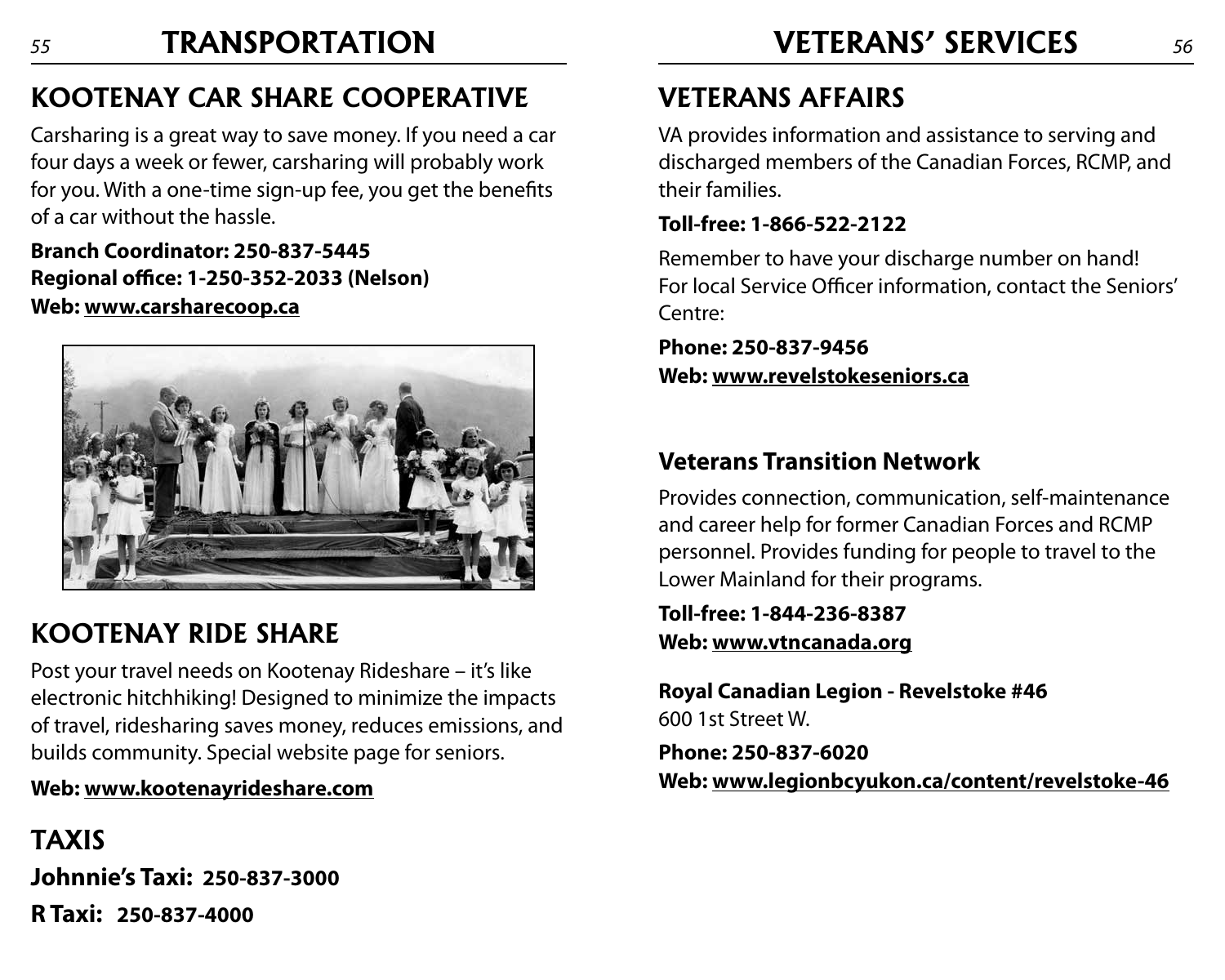#### *<sup>57</sup>* **This guide was produced by the Revelstoke VETERINARY SERVICES**

#### **Revelstoke Veterinary Clinic**

717 Victoria Rd.

**Phone: 250-837-4530**

## **VOLUNTEER OPPORTUNITIES**

There are many opportunities to volunteer in Revelstoke. Visit or phone the Revelstoke Senior Citizens' Association at **250-837-9456**. Or check out the volunteer bulletin board at the Community Centre, near the north entrance.

#### **Web: www.revelstokecf.com/volunteers**



# **Senior Citizens' Association.**

We gratefully acknowledge the financial support of the Columbia Basin Trust, Pharmasave, Queen Victoria Hospital Auxiliary, Revelstoke Credit Union's Community Giving Grant, Revelstoke District Health Foundation, and Revelstoke Seniors' Association (with support from the City of Revelstoke Social Development Coordinator).

#### **We apologize for any errors or omissions.**



*Disclaimer: The Revelstoke Senior Citizens' Association is in no way responsible for the delivery of the services listed in this guide.*

Cover photo: Dale Dusang.

Photos on pages 28, 35, and 54 appear courtesy of the Revelstoke Museum & Archives.

Remaining interior photos courtesy of the Revelstoke Seniors' Centre.